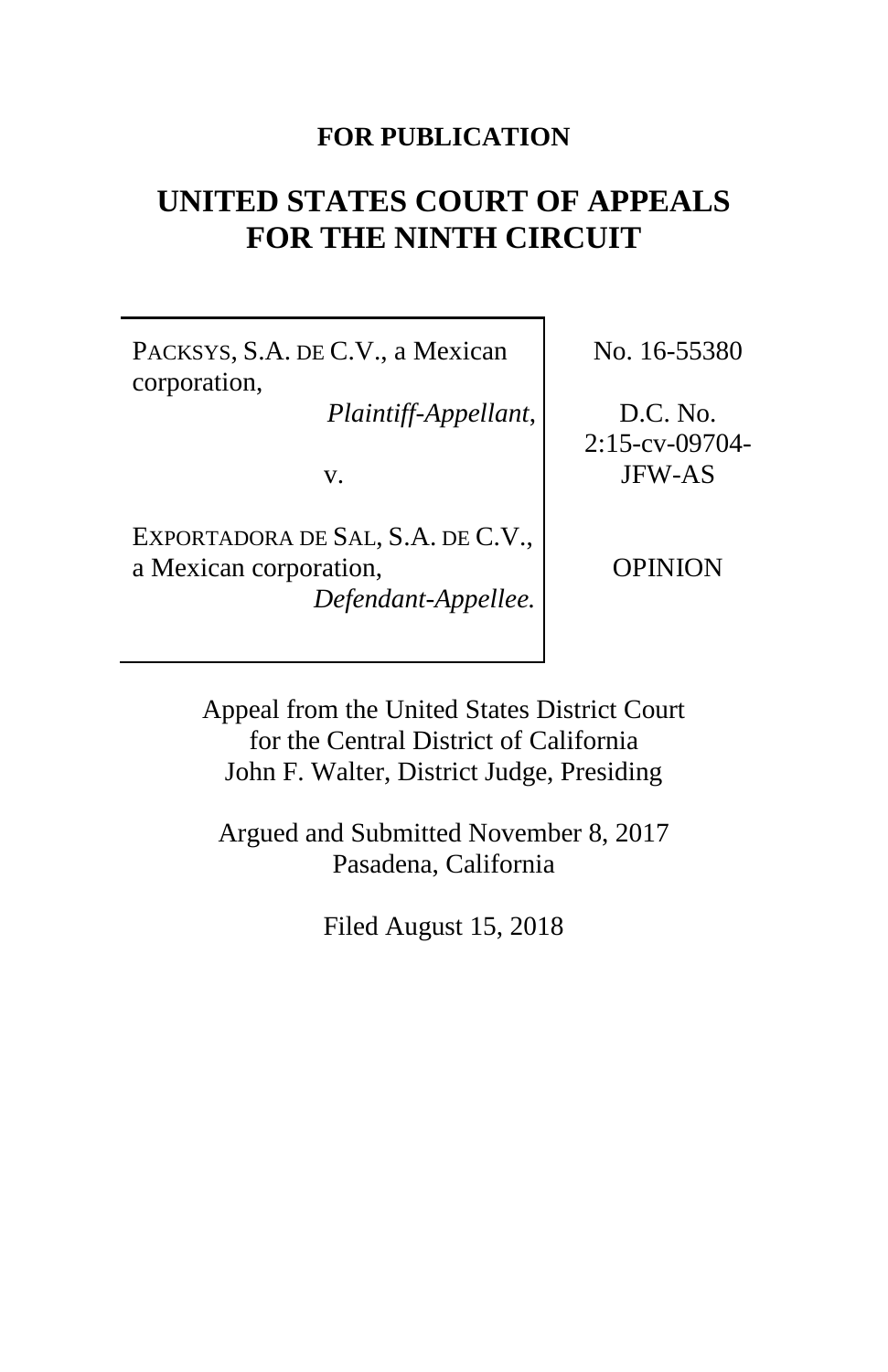Before: Kim McLane Wardlaw and Andrew D. Hurwitz,**[\\*](#page-1-0)** Circuit Judges, and Wiley Y. Daniel,**[\\*\\*](#page-1-1)** District Judge.

Opinion by Judge Wardlaw

## **SUMMARY[\\*\\*\\*](#page-1-2)**

### **Foreign Sovereign Immunities Act**

Affirming the district court's dismissal of an action for lack of jurisdiction, the panel held that the Foreign Sovereign Immunities Act's commercial activity exception to immunity from suit did not apply.

The plaintiff alleged that a Mexican-government owned corporation breached a contract to sell the briny residue of its salt production process. The corporation's Director General, who had entered into the contract, did not, in fact, have actual authority to execute the contract. The panel held that the FSIA's commercial activity exception does not extend to embrace activities of a foreign agent having only apparent authority to engage in them. The panel held that

<span id="page-1-1"></span>**\*\*** The Honorable Wiley Y. Daniel, United States District Judge for the U.S. District Court for Colorado, sitting by designation.

<span id="page-1-2"></span>**\*\*\*** This summary constitutes no part of the opinion of the court. It has been prepared by court staff for the convenience of the reader.

<span id="page-1-0"></span>**<sup>\*</sup>** This case was submitted to a panel that included Judge Stephen Reinhardt. Following Judge Reinhardt's death, Judge Hurwitz was drawn by lot to replace him. Ninth Circuit General Order 3.2.h. Judge Hurwitz has read the briefs, reviewed the record, and listened to oral argument.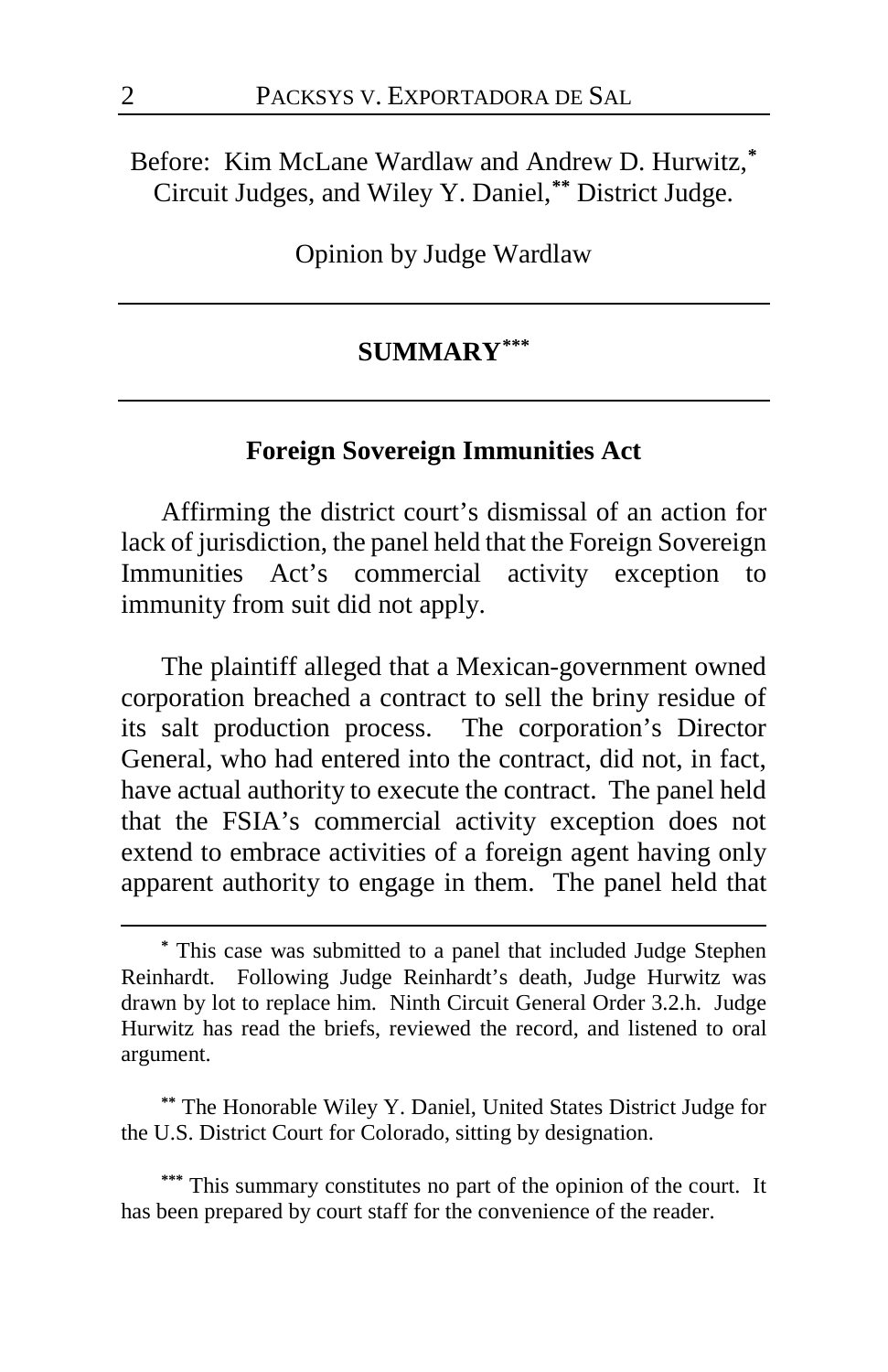the FSIA's waiver exception also did not apply because it, too, is subject to the same actual-authority requirement. Accordingly, the corporation properly invoked sovereign immunity.

## **COUNSEL**

Rory S. Miller (argued) and Andrew Baum, Glaser Weil Fink Howard Avchen & Shapiro LLP, Los Angeles, California, for Plaintiff-Appellant.

Steven J. Olson (argued), Catalina Vergara, J. Jorge deNeve, and Esteban Rodriguez, O'Melveny & Myers LLP, Los Angeles, California, for Defendant-Appellee.

#### **OPINION**

WARDLAW, Circuit Judge:

It has been the law of our circuit for over two decades that the activities of an agent who lacks the actual authority of a foreign state do not constitute the conduct of that foreign state for purposes of the Foreign Sovereign Immunities Act's commercial activity exception to immunity from suit. *See*  28 U.S.C. § 1605(a)(2). Here the Director General of a Mexican government-owned corporation, Exportadora de Sal, S.A. de C.V. ("ESSA"), entered into a long-term, multimillion dollar contract with another Mexican corporation, Packsys, S.A. de C.V. ("Packsys"), to sell the briny residue from its salt production process. As it turned out, the Director General did not have actual authority to execute the contract, and when suit was filed in the United States, ESSA invoked sovereign immunity. Packsys, not having proof of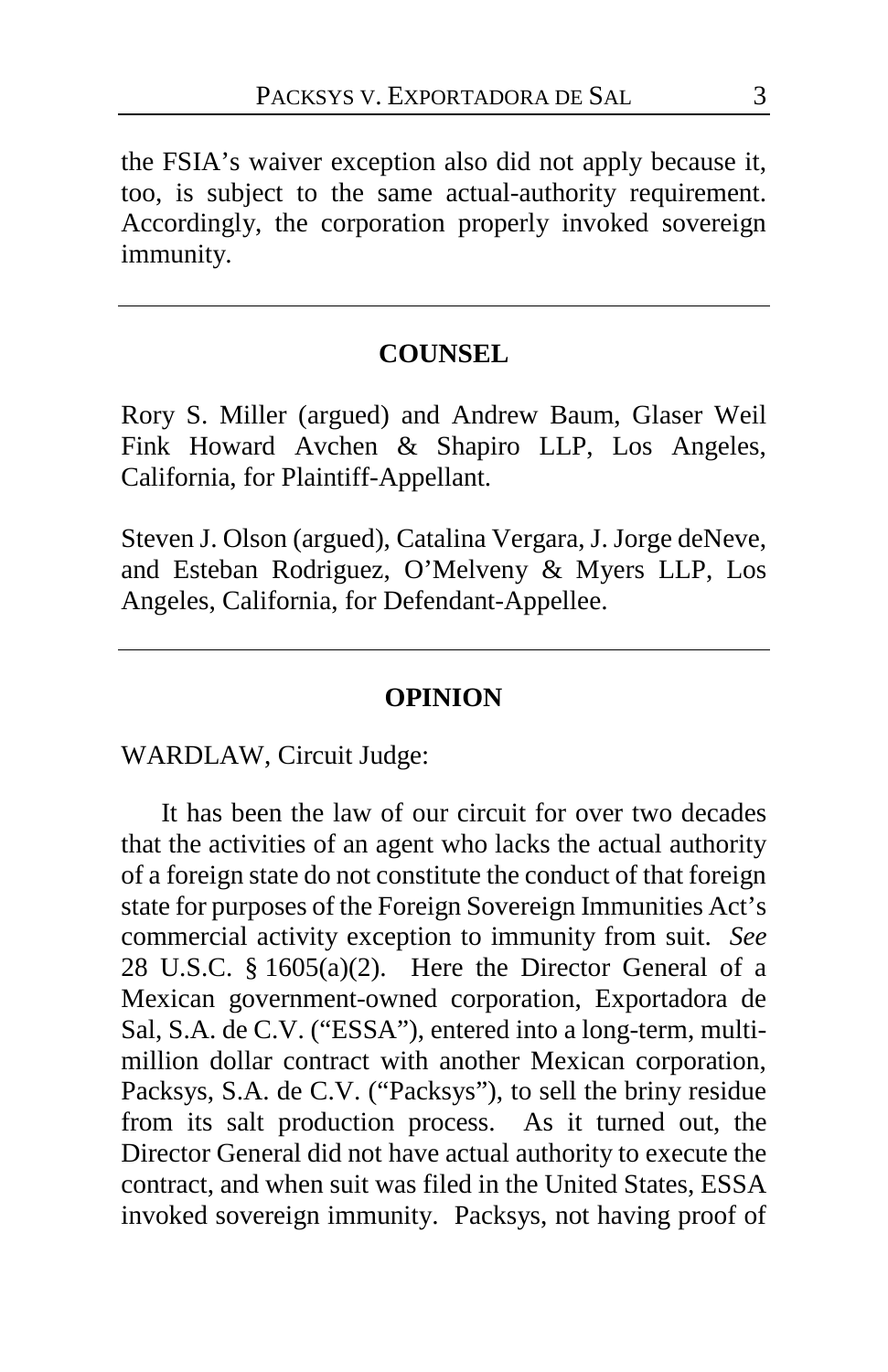actual authority, asks us to create a new rule that would extend the commercial activity exception to embrace activities of a foreign agent having only apparent authority to engage in them. The district court declined to do so, and so do we. Nor do we accept that principles of ratification or waiver improve Packsys's position. We therefore affirm the district court's dismissal of this case for lack of jurisdiction.

## **I.**

Exportadora de Sal, S.A. de C.V., is a Mexican salt production corporation with its principal place of business at the Ojo de Liebre Lagoon on the west coast of Baja California Sur, Mexico.**[1](#page-3-0)** ESSA, one of the world's largest producers of sea salt, is 51-percent owned by the government of Mexico. The other 49-percent ownership stake is held by Mitsubishi Corporation. The Mexican government appoints a majority of ESSA's board of directors, and the company's Director General—a position equivalent to CEO—is appointed by the President of Mexico.

ESSA produces sea salt using an evaporation method. Seawater is transferred from one pool to another, becoming more and more concentrated until salt begins to crystalize out of the water. At this point, the water is drained from the pool and the salt crystals are harvested. But the water that is drained from the collection pool—known as residual brine contains high concentrations of chemicals and is potentially hazardous. What to do with this waste byproduct is thus a perpetual question for salt producers using this method of

<span id="page-3-0"></span>**<sup>1</sup>** ESSA's amenability to suit in the United States is also at issue in *Sea Breeze Salt, Inc. v. Mitsubishi Corp.*, No. 16-56350, decided today. *Sea Breeze Salt* concerns the production and distribution of sea salt, while this case concerns the toxic residue left behind by the production process.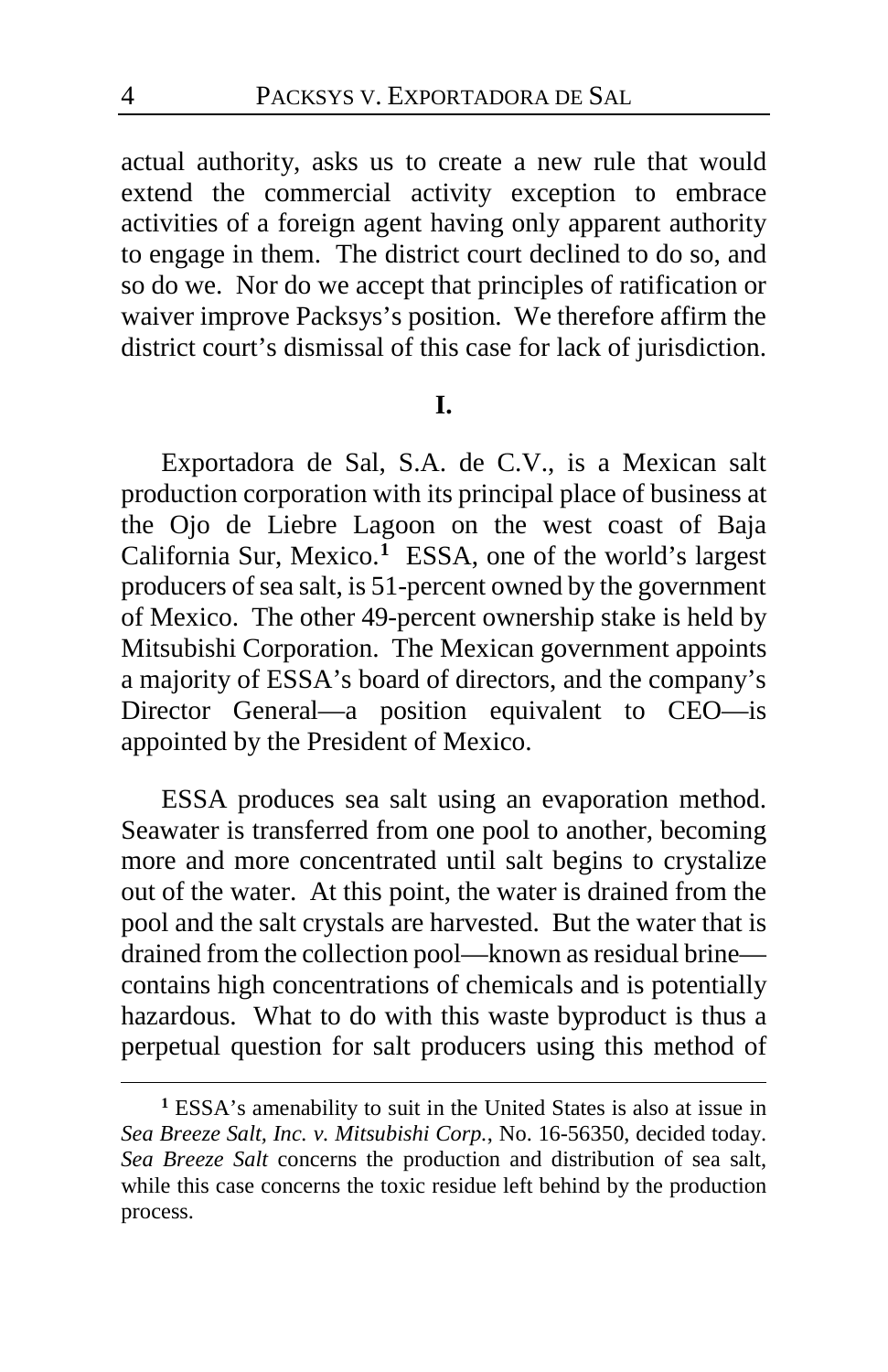production. ESSA historically dumped its residual brine back into the Ojo de Liebre Lagoon, but public pressure over environmental damage led it to stop this practice. Since 1996, ESSA has stored its brine on land, at great and mounting expense.

At a meeting of ESSA's board on October 28, 2013, the company's then-Director General, Jorge Lopez Portillo Basave ("Portillo"), presented the board with a proposal that would turn this liability into an asset: several companies had inquired about purchasing ESSA's residual brine for further processing into valuable industrial chemicals. At that meeting, the board passed Resolution 51, which approved Portillo's proposed "comprehensive commercialization scheme" for the brine. Resolution 51 states, in translation:

> In keeping with Article 58(III) of the Federal Law on Government-Owned Entities, and due to the vital need to seek options for the use of the 17 million metric tons per year of residual brine originating from the process of producing sea salt, the approach is hereby approved for sales of residual brine in keeping with the criteria, factors, and alternatives presented for determination of sales prices on residual brine contained in the supporting report attached hereto as Annex 8.

> Furthermore, and as part of any marketable transactions of residual brine that may take place, the Director General is hereby authorized to provide, assign, or transfer the related studies, investigations, records, or reports, that are not exclusively earmarked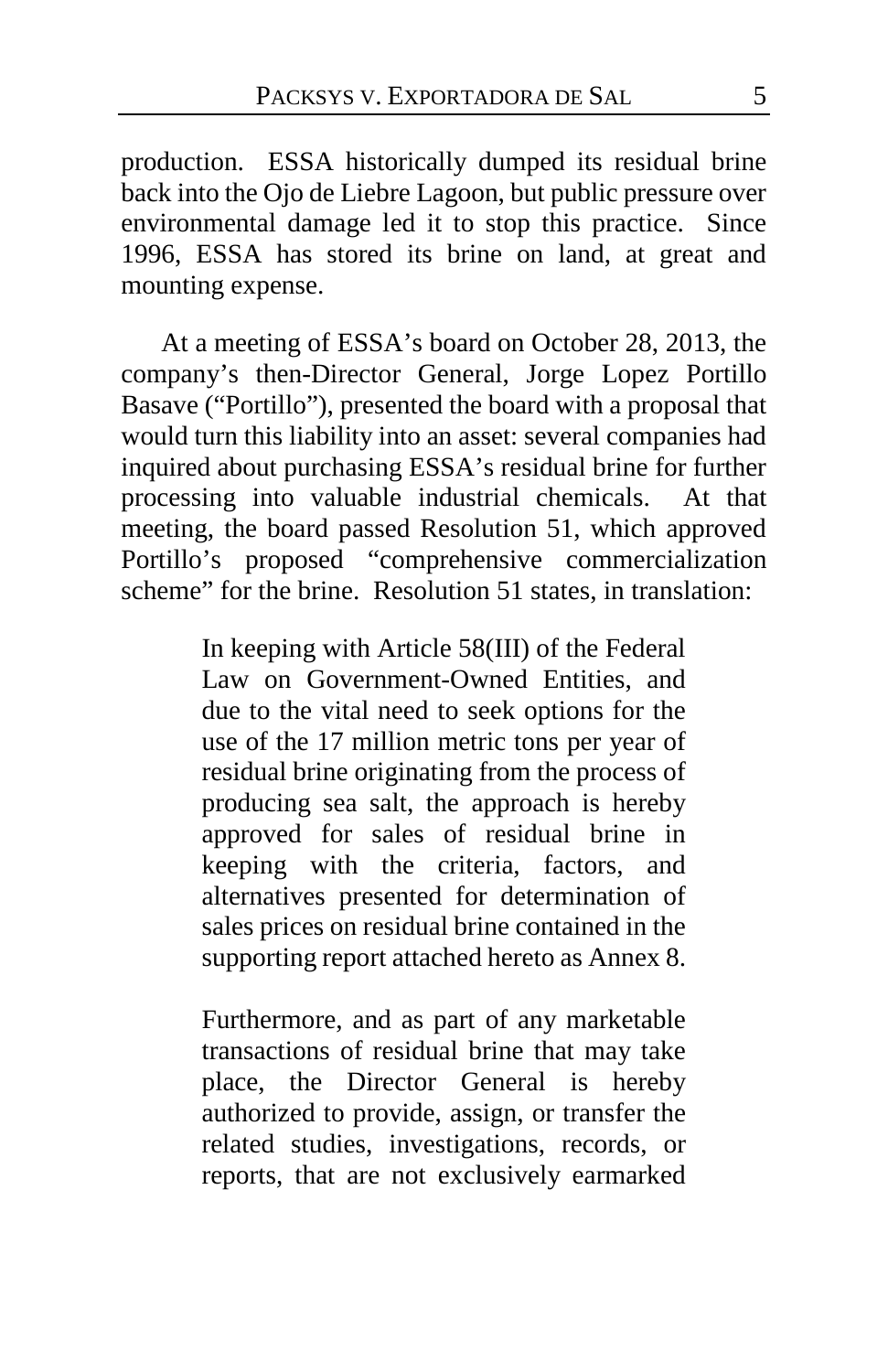for use in the production process for natural salt (NaCl).

The board did not set prices or approve any particular contract for the sale of the brine.

In December 2013 or January 2014, Portillo executed a contract for the sale of residual brine to Packsys, S.A. de C.V., a Mexican corporation with its principal place of business in Mexico. The contract fixes the price for the brine at \$4.00 USD or \$6.50 USD per ton, depending on the delivery site, and commits ESSA to sell at least ten million tons of brine per year for at least forty years. It provides that the brine will be delivered at one of two locations, both in Mexico. And it contains the following "applicable law" provision: "For the event of controversy, interpretation or execution of the present agreement, the parties will subject themselves to the applicable federal laws of the City of Los Angeles California, thus renouncing to any other jurisdiction that might apply by virtue of their future or present domiciles." (as translated).

Portillo claims that he presented the executed contract to ESSA's board at a February 25, 2014 board meeting, and subsequently provided the board with additional updates on the arrangement. But multiple ESSA board members declared that the board never formally approved the contract, and Portillo's declaration does not contradict these statements.

Portillo was fired by ESSA's board in December 2014. Beginning in 2015, ESSA refused to honor Packsys's purchase orders for residual brine. And in September 2016, Mexican newspaper *La Jornada* reported that Portillo had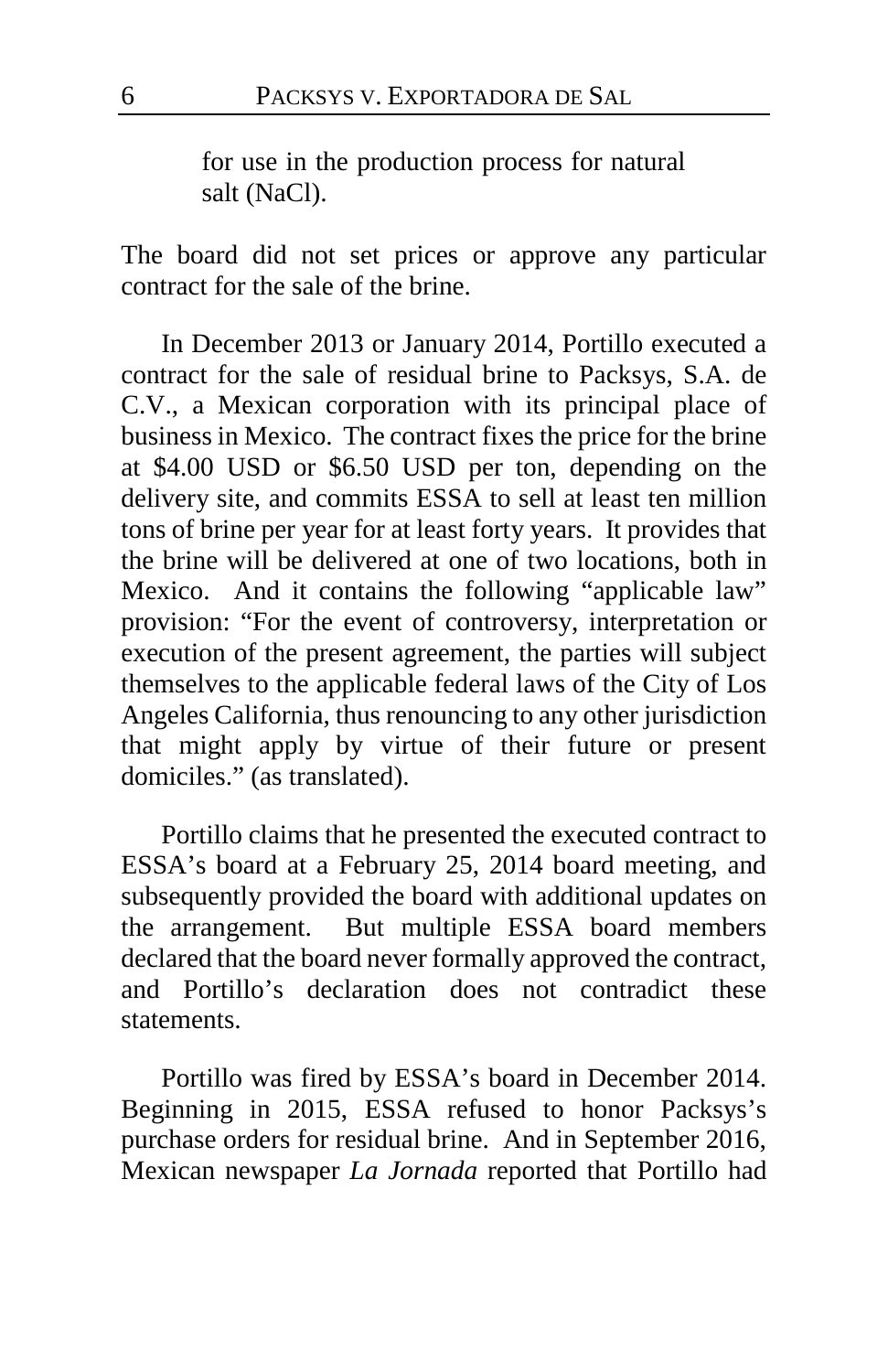been arrested by Mexican authorities for executing the residual brine contract without proper authority.**[2](#page-6-0)**

Packsys sued ESSA in California state court on September 17, 2015, asserting breach of the long-term contract for brine that Portillo had executed. ESSA removed the action to the United States District Court for the Central District of California and moved to dismiss it under Federal Rule of Civil Procedure 12(b)(1), on the grounds that the suit was barred by the FSIA, that Mexico was a better forum under the doctrine of *forum non conveniens*, and that international comity required that the case be decided in Mexico.

The district court dismissed the action on foreign sovereign immunity grounds without reaching the other arguments. It held that because ESSA is a foreign state for FSIA purposes and Packsys's lawsuit does not fit into any of the FSIA's exceptions, ESSA is immune from suit in the United States. Packsys timely appealed.

## **II.**

In evaluating a district court's dismissal for lack of jurisdiction under the FSIA, "[w]e review the district court's legal rulings de novo and its factual findings for clear error." *Terenkian v. Republic of Iraq*, 694 F.3d 1122, 1132 (9th Cir. 2012).

<span id="page-6-0"></span>**<sup>2</sup>** ESSA's motion for judicial notice of this fact, is granted. We take notice of the fact of publication, but do not assume the truth of the article's contents. *See Von Saher v. Norton Simon Museum of Art at Pasadena*, 592 F.3d 954, 960 (9th Cir. 2010).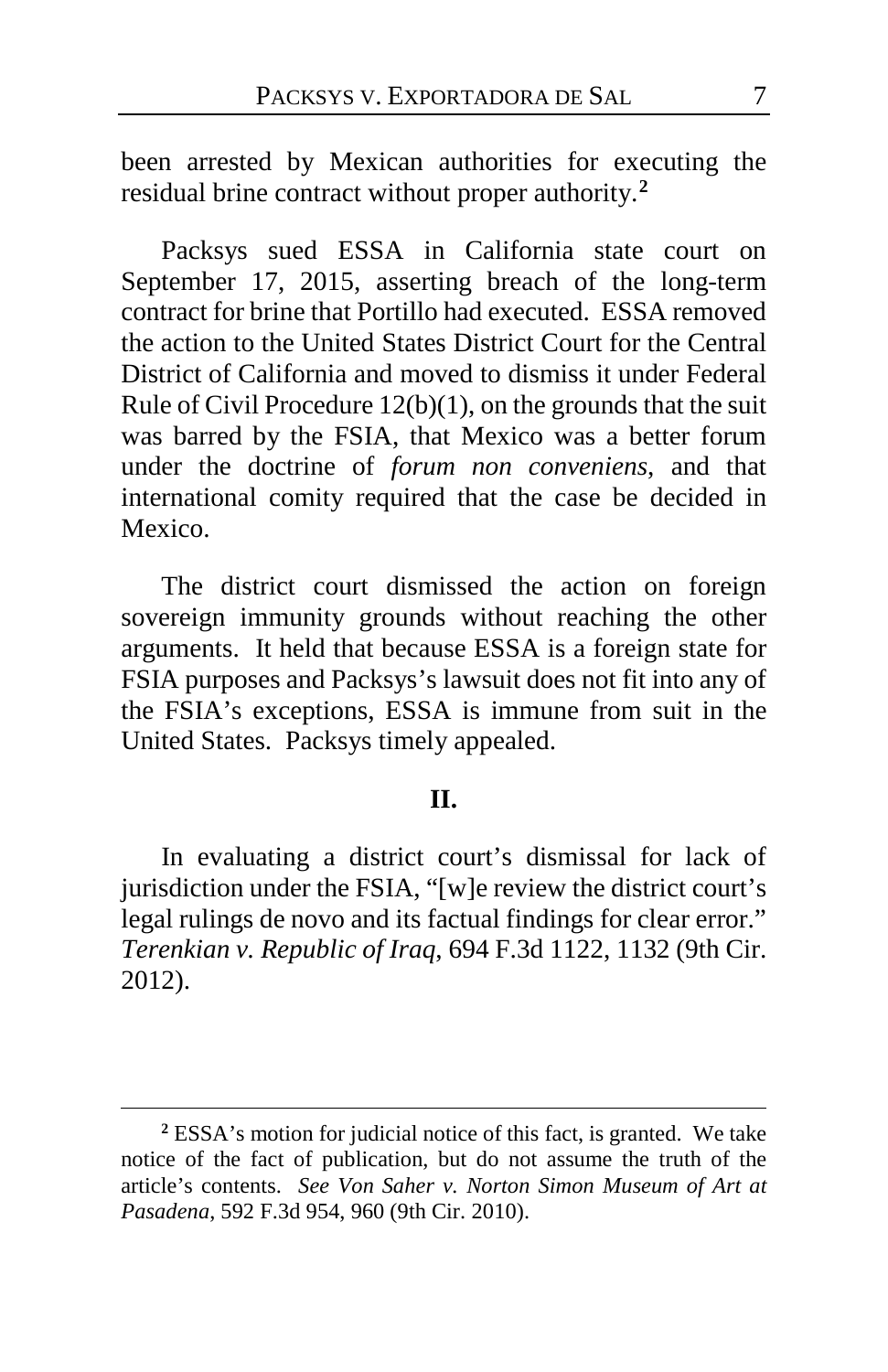#### **III.**

The Foreign Sovereign Immunities Act provides that "a foreign state shall be immune from the jurisdiction of the courts of the United States and of the States except as provided" in the Act. 28 U.S.C. § 1604. Thus, the FSIA "shields foreign states and their agencies from suit in United States courts unless the suit falls within one of the Act's specifically enumerated exceptions." *OBB Personenverkehr AG v. Sachs*, 136 S. Ct. 390, 392 (2015).

It is undisputed that ESSA qualifies as a "foreign state" for FSIA purposes because it is 51-percent owned by the Mexican government. *See* 28 U.S.C. § 1603(a), (b) (defining "foreign state" to include "any entity . . . which is a separate legal person, corporate or otherwise, and . . . a majority of whose shares or other ownership interest is owned by a foreign state or other political subdivision thereof," with exceptions not relevant here). Indeed, we have already held, in a previous case, that ESSA is a foreign state under the FSIA. *Schoenberg v. Exportadora de Sal, S.A. de C.V.*, 930 F.2d 777, 779 n.1 (9th Cir. 1991). The dispute in this case is therefore limited to whether any of the FSIA's exceptions make ESSA subject to the jurisdiction of United States courts.

#### *A. The Burden of Proof*

Packsys argues that the district court improperly placed the burden of proof as to the applicability of the FSIA's exceptions on Packsys, rather than on ESSA. Packsys is incorrect.

A foreign defendant bears the initial burden to "make a prima facie case that it is a foreign state." *Peterson v. Islamic Republic of Iran*, 627 F.3d 1117, 1124 (9th Cir.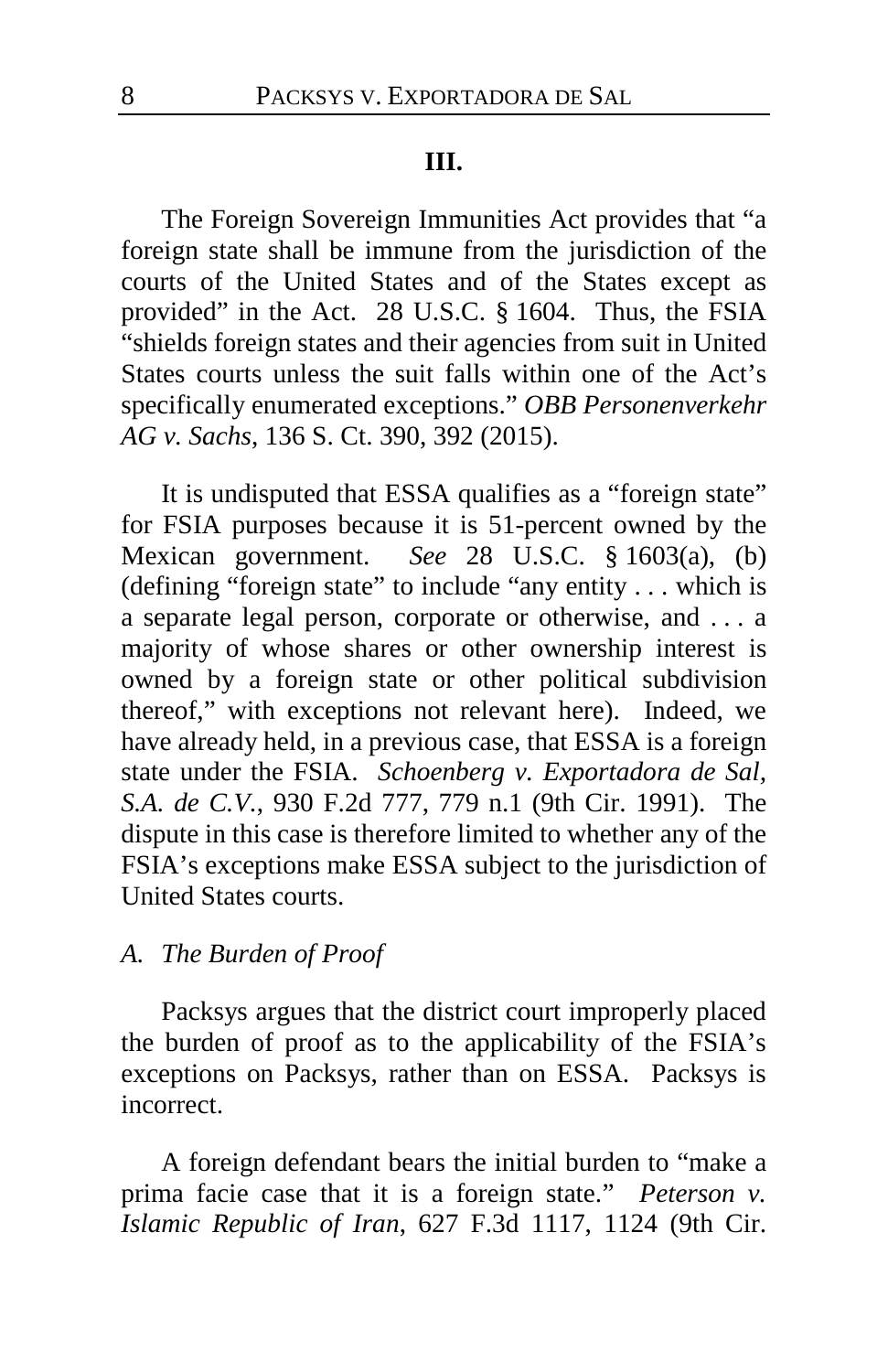2010).**[3](#page-8-0)** "Once the court has determined that the defendant is a foreign state, the burden of production shifts to the plaintiff to offer evidence that an exception applies." *Id.* at 1125 (internal quotation marks omitted). "If the plaintiff satisfies her burden of production, jurisdiction exists unless the defendant demonstrates by a preponderance of the evidence that the claimed exception does not apply." *Id.*

The district court correctly explained this burdenshifting framework in its opinion. But Packsys argues that, notwithstanding its recital of the correct standards, the district court actually placed the burden of proof on Packsys. Packsys bases this contention on the fact that "the district court repeatedly refers to Packsys's arguments and material cited before rejecting those arguments," as well as the district court's use of "phrases such as 'Packsys attempts to establish' and 'Packsys does not offer any evidence to the contrary."

But as ESSA rightly points out, the passages cited by Packsys are in portions of the district court's opinion in which it rejected Packsys's counterarguments, after the court had already concluded—presumably using the preponderance standard it had just articulated—that the

<span id="page-8-0"></span>**<sup>3</sup>** Packsys argues that the defendant must also make a prima facie showing that the claim arises out of a sovereign act, but this is not correct. It is true that we have at times quoted language from older cases appearing to impose such a requirement. *See Terenkian*, 694 F.3d at 1131 (quoting *Siderman de Blake v. Republic of Arg.*, 965 F.2d 699, 708 n.9 (9th Cir. 1992)). But the passing dicta in *Terenkian* could not overrule our explicit prior holding that "[r]equiring a foreign state to prove a public act conflicts with the plain language of the statute," and that therefore "the FSIA does not require the defendants to prove a public act to establish a prima facie case of immunity." *Phaneuf v. Republic of Indon.*, 106 F.3d 302, 306 (9th Cir. 1997).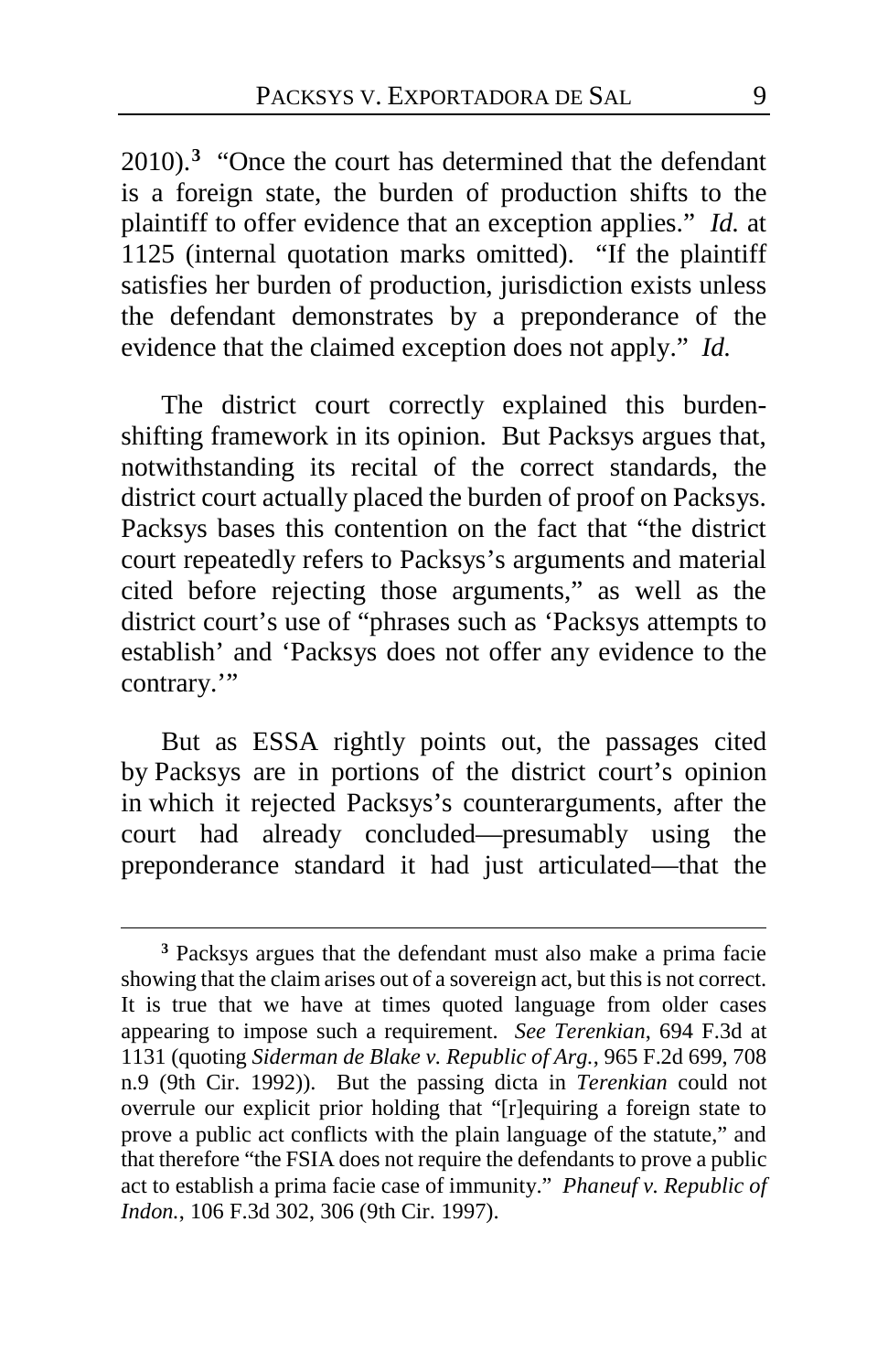FSIA exceptions did not apply. When viewed in context, the phrases highlighted by Packsys do not betray any improper allocation of the relative burdens of proof, especially given the district court's explicit recital of the correct standards. *Cf. Reynoso v. Giurbino*, 462 F.3d 1099, 1119 (9th Cir. 2006) ("Such a happenstance does not constitute a basis for concluding that the court has applied the wrong standard.").

## *B. The Commercial Activity Exception*

The FSIA's commercial activity exception provides that:

A foreign state shall not be immune . . . in any case . . . in which the action is based

[1] upon a commercial activity carried on in the United States by the foreign state; or

[2] upon an act performed in the United States in connection with a commercial activity of the foreign state elsewhere; or

[3] upon an act outside the territory of the United States in connection with a commercial activity of the foreign state elsewhere and that causes a direct effect in the United States.

28 U.S.C. § 1605(a)(2). Packsys argues that the first and third clauses defeat ESSA's immunity here. However, the exception—in all its various clauses—is inapplicable.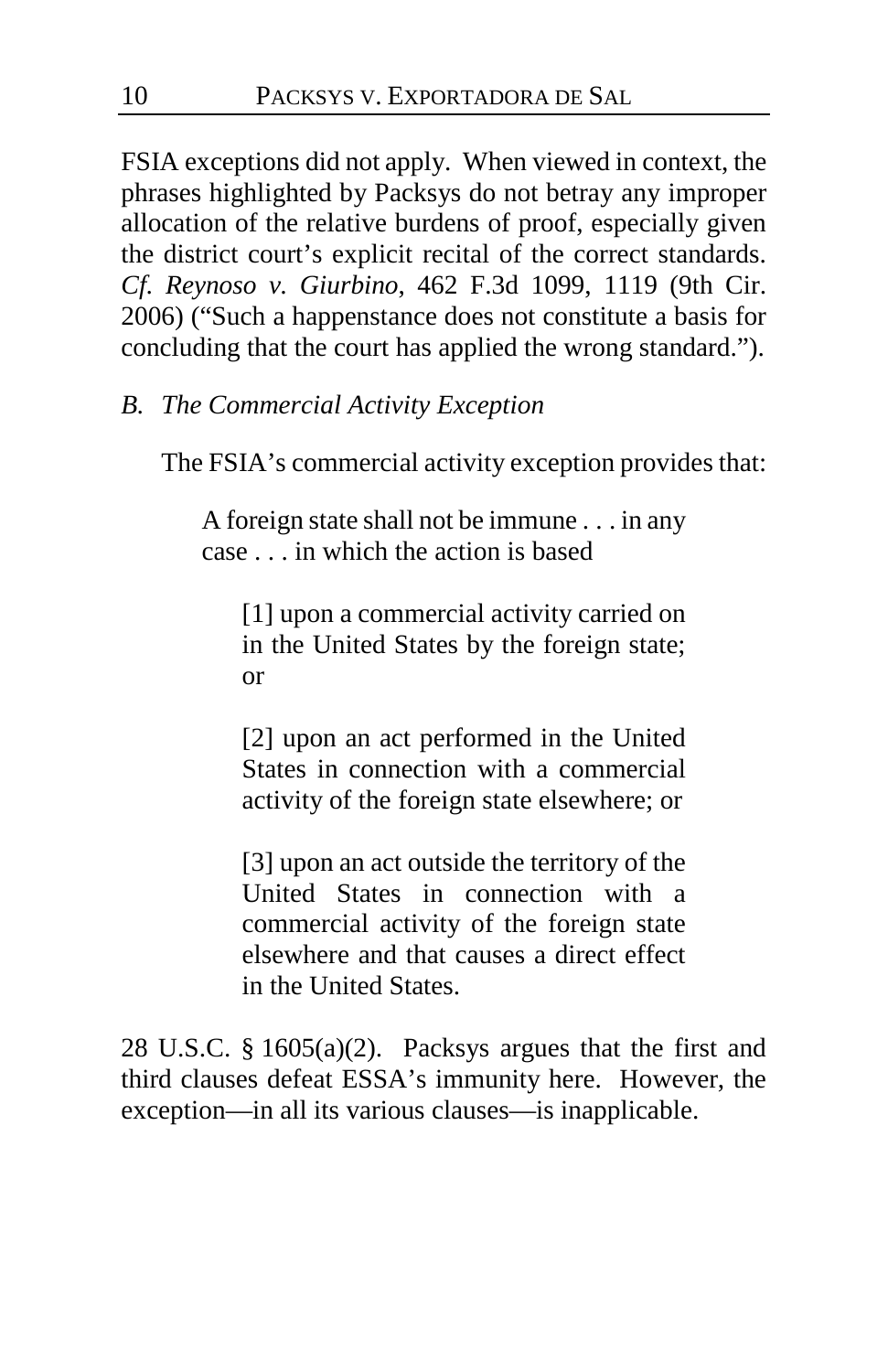## 1. Actual Authority

We have long held that the conduct of a foreign state's agent only triggers the commercial activity exception when the agent acts with the actual—as opposed to apparent authority of the sovereign state. *Phaneuf v. Republic of Indon.*, 106 F.3d 302, 307–08 (9th Cir. 1997). As we explained in *Phaneuf*, "[a]ll three clauses of the [FSIA's commercial activity] exception require 'a commercial activity *of the foreign state*.'" *Id.* at 307 (quoting 28 U.S.C.  $§ 1605(a)(2)$ . But "[w]hen an agent acts beyond the scope of his authority, . . . that agent is not doing business which the sovereign has empowered him to do," and "the agent's unauthorized act [therefore] cannot be attributed to the foreign state." *Id.* at 308 (internal quotation marks omitted). That is, acts undertaken without actual authority are not acts "of the foreign state," 28 U.S.C.  $\S$  1605(a)(2), regardless of whether the agent appeared to have the authorization of the sovereign. We left little doubt in our holding: "[A]n agent must have acted with actual authority in order to invoke the commercial activity exception against a foreign state." *Phaneuf*, 106 F.3d at 308.

The district court correctly concluded that Portillo lacked actual authority to enter the contract with Packsys on behalf of ESSA, and therefore held that Packsys could not invoke the commercial activity exception. Mexican law provides that only ESSA's board may set prices for its products. Because ESSA is a government-owned entity, it is subject to Mexico's Federal Law on State-Owned Entities (Ley Federal de las Entidades Paraestatales, or "LFEP"). And Article 58(III) of the LFEP provides that "[t]he governing bodies of parastatal entities" shall have the authority "[t]o fix and adjust the prices of the goods and services that the parastatal entity produces or provides," and that this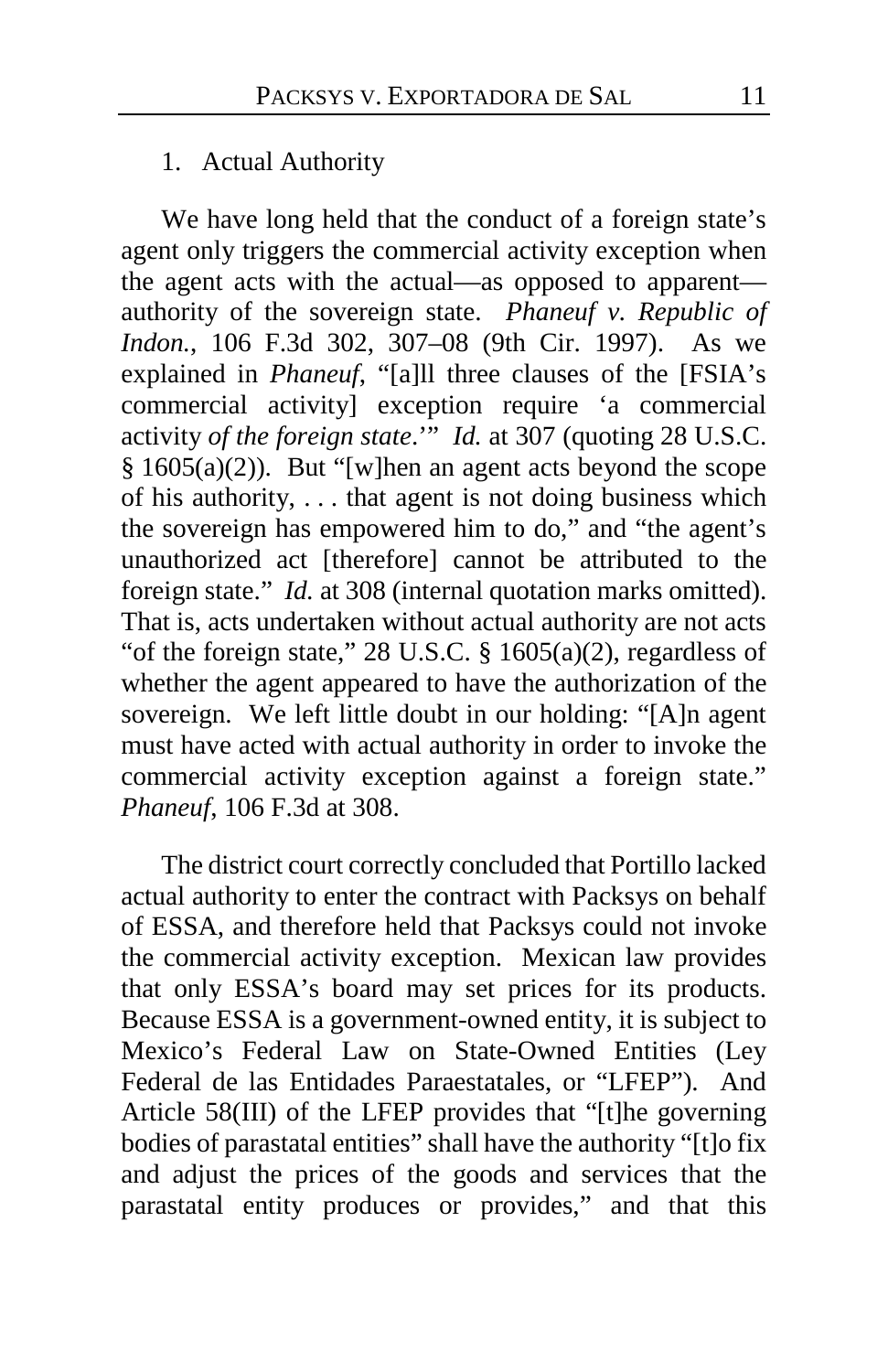authority "may not be delegated." Diario Oficial de la Federación [DOF] 14-05-1986, últimas reformas DOF 18- 12-2015.**[4](#page-11-0)**

Moreover, ESSA's internal policies require a board resolution supported by a six-vote supermajority to enter a contract that will have a duration greater than two years. The same rule applies to contracts for the sale of goods worth more than \$2 million USD.

The contract with Packsys meets all three conditions for requiring a board resolution: it fixes a price for residual brine; it has a duration of at least forty years; and it provides for the sale of goods of at least \$40 million per year—ten million tons multiplied by \$4.00 per ton. Therefore, as the district court held, the Packsys contract required board approval under both Mexican federal law and ESSA's internal policies. And it is undisputed that the board never voted on or explicitly approved the Packsys contract either before or after its execution. Portillo therefore lacked actual authority to enter the contract.

Nor did the ESSA board's Article 51, which approved a general "approach . . . for sales of residual brine" provide Portillo with actual authority to execute the Packsys contract. Packsys does not really argue in its briefing that Article 51—or anything else, for that matter—empowered Portillo to make the contract on ESSA's behalf. Instead, it contends only that ESSA failed to carry its burden of disproving actual authority by a preponderance of the evidence. But ESSA submitted to the district court

<span id="page-11-0"></span>**<sup>4</sup>** ESSA's expert on Mexican law states that the purpose of these oversight provisions is to combat corruption and cronyism in government contracting.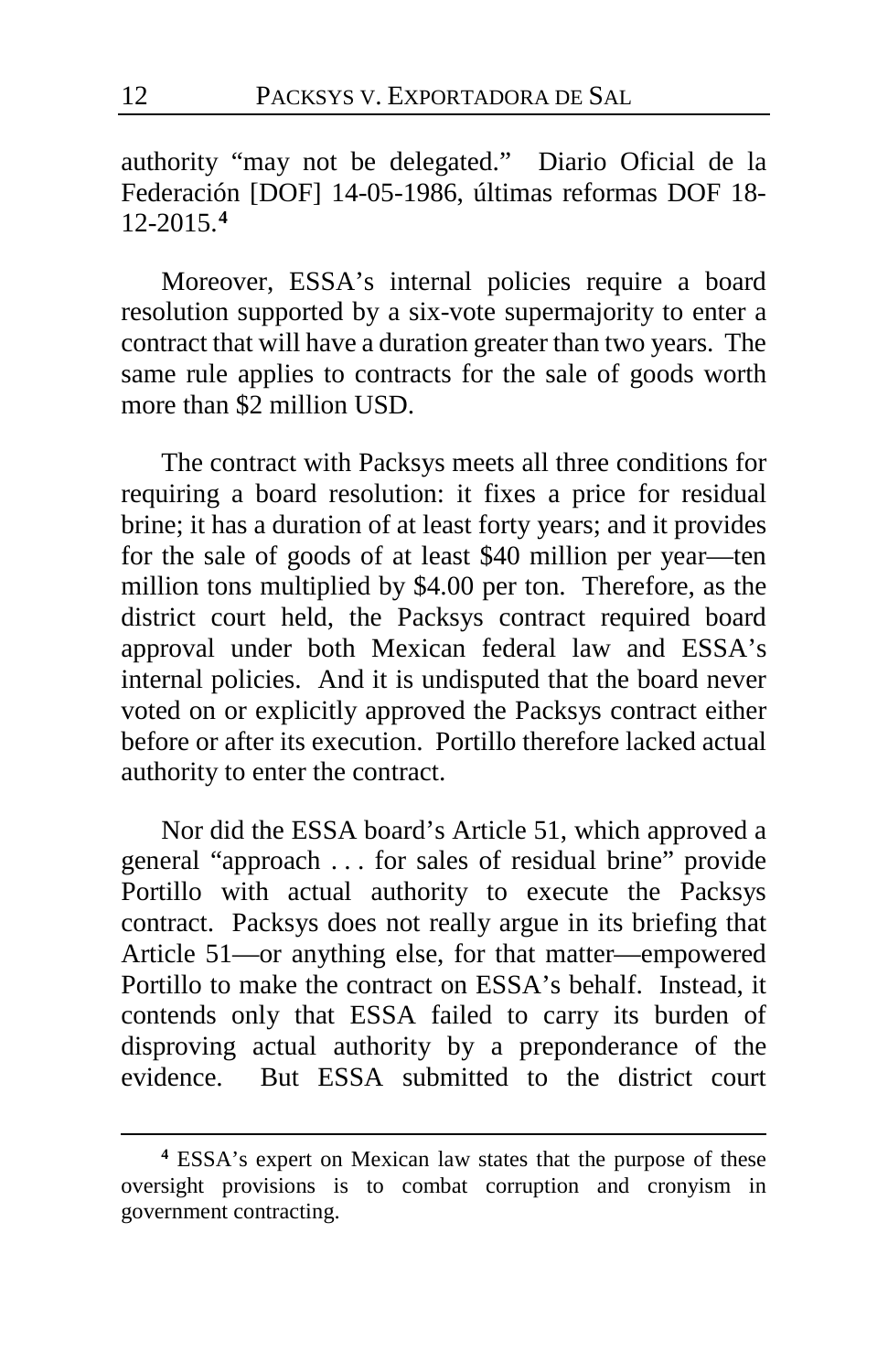declarations from three ESSA board members and one substitute board member stating that the board never gave Portillo authority to enter the Packsys contract, either through Article 51 or otherwise. And, as the district court found, even Portillo's "artfully worded declaration . . . never states that the Board approved the Contract with Packsys, or that Resolution 51 fixed or set the actual price of residual brine." Furthermore, any disagreement between the parties' Mexican-law experts is not over the effect of Resolution 51, but over whether Mexican law requires board approval in the first place—which is a question of law for the court, not a fact that ESSA was required to prove. Fed. R. Civ. P. 44.1 ("The court's determination [of foreign law] must be treated as a ruling on a question of law."). *See generally de Fontbrune v. Wofsy*, 838 F.3d 992, 996–1000 (9th Cir. 2016). The district court correctly concluded that ESSA had met its burden.**[5](#page-12-0)**

## 2. Distinguishing *Phaneuf*

 $\overline{a}$ 

Much of Packsys's brief is devoted to an argument that attempts to distinguish *Phaneuf*'s clear holding that acts

<span id="page-12-0"></span>**<sup>5</sup>** Packsys has submitted, pursuant to Fed. R. App. P. 28(j), confidential materials in a Mexican arbitration between ESSA and an unrelated third party. Packsys claims that the materials establish that Portillo had actual authority to enter the Packsys contract. We disagree. First, the materials are not an appropriate subject of a Rule 28(j) letter. "Rule 28(j) permits a party to bring new *authorities* to the attention of the court; it is not designed to bring new evidence through the back door." *Manley v. Rowley*, 847 F.3d 705, 710 n.2 (9th Cir. 2017) (quoting *Trans-Sterling, Inc. v. Bible*, 804 F.2d 525, 528 (9th Cir. 1986)). And even if we were to construe these materials as legal authority rather than new evidence, and therefore a proper subject of a Rule 28(j) letter, the contract at issue in the arbitration does not share the key characteristic that renders the Packsys contract ultra vires under Mexican law: the fixing of prices without board approval. *See supra*.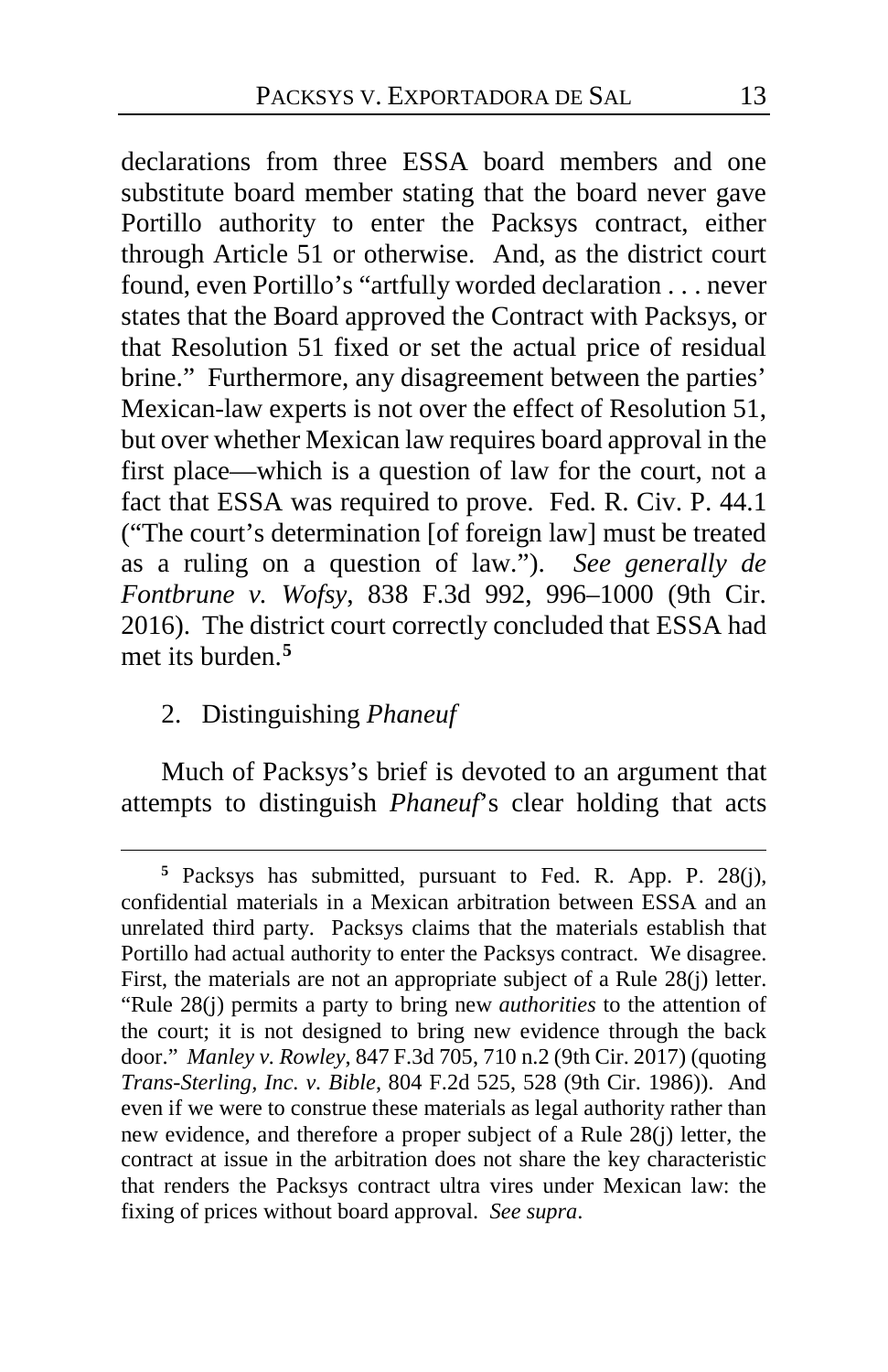undertaken with apparent—but not actual—authority are insufficient to trigger the FSIA's commercial activity exception. The core of Packsys's argument is that *Phaneuf*'s actual-authority requirement should apply only to what it calls public and sovereign, as opposed to private and commercial, acts. We are not persuaded.

Prior to the enactment of the FSIA, courts generally "deferred to the decisions of the political branches . . . on whether to take jurisdiction over actions against foreign sovereigns." *Rubin v. Islamic Republic of Iran*, 138 S. Ct. 816, 821 (2018) (quoting *Verlinden B.V. v. Cent. Bank of Nigeria*, 461 U.S. 480, 486 (1983)). The traditional position of the State Department was that foreign sovereigns were absolutely immune. *Id.* "But, as foreign states became more involved in commercial activity in the United States, the State Department recognized that such participation 'makes necessary a practice which will enable persons doing business with them to have their rights determined in the courts.'" *Id.* at 821–22 (quoting J. Tate, Changed Policy Concerning the Granting of Sovereign Immunity to Foreign Governments, 26 Dept. State Bull. 984, 985 (1952)). Thus, in 1952 the State Department adopted the so-called restrictive theory of sovereign immunity, which "recognized immunity for public acts, that is to say, acts of a governmental nature typically performed by a foreign state, but not for acts of a private nature even though undertaken by a foreign state." *Cassirer v. Kingdom of Spain*, 616 F.3d 1019, 1026 (9th Cir. 2010) (en banc). As Packsys notes, the FSIA "codifies, as a matter of federal law, the restrictive theory of sovereign immunity." *Verlinden*, 461 U.S. at 488.

Packsys thus argues that "Congress specifically intended to enshrine into law the notion that sovereign immunity ends where private commercial conduct begins when it enacted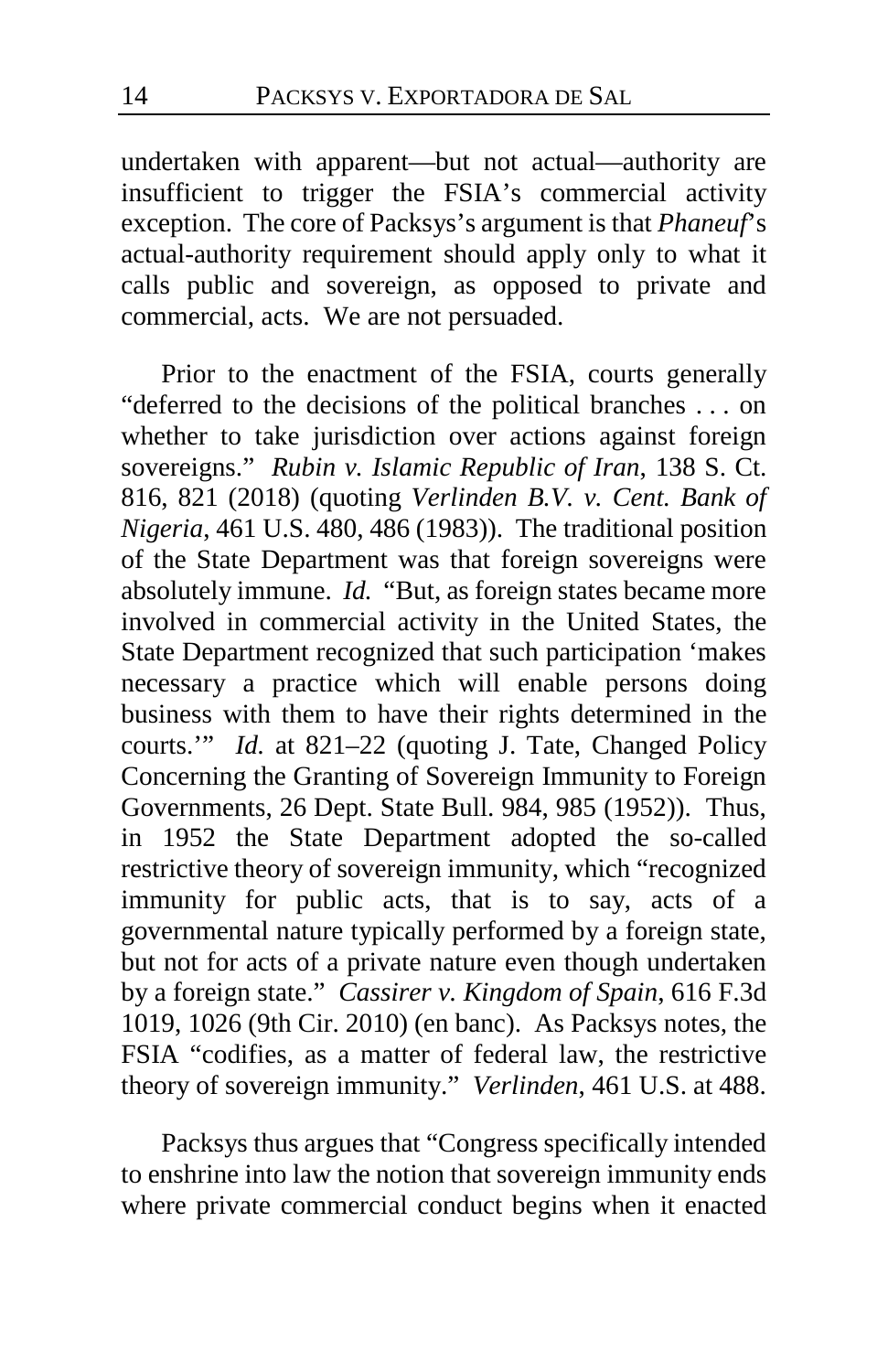the FSIA." True enough. But Congress did so by enacting 28 U.S.C. §§ 1605–1607, which "outline the only exceptions to the Act." *Phaneuf*, 106 F.3d at 306; *see also, e.g.*, *TRW Inc. v. Andrews*, 534 U.S. 19, 28 (2001) ("Where Congress explicitly enumerates certain exceptions . . . additional exceptions are not to be implied, in the absence of evidence of a contrary legislative intent."). That is, Packsys's attempt to read a public/private distinction into the commercial activity exception must be rejected because the text of § 1605(a)(2) is *itself* Congress's instantiation of the public/private principle.**[6](#page-14-0)** Now that Congress has acted, the relevant version of the restrictive theory is the one enshrined in the text. *See Samantar v. Yousuf*, 560 U.S. 305, 313 (2010) ("After the enactment of the FSIA, the Act—and not the pre-existing common law—indisputably governs the determination of whether a foreign state is entitled to sovereign immunity.").

And there is nothing in the text that supports Packsys's proposed distinction with respect to the requirement of actual authority. We hinted at no such distinction when we concluded in *Phaneuf* that "the plain meaning of the language 'commercial activity of the foreign state' [in 28 U.S.C. § 1605(a)(2)] illustrates that Congress intended for the exception to apply only in cases of actual authority." *Phaneuf*, 106 F.3d at 308. Our reasoning similarly does not admit of the purported distinction: "If the foreign state has not empowered its agent to act, the agent's unauthorized act cannot be attributed to the foreign state; there is no 'activity of the foreign state.'" *Id.* (quoting 28 U.S.C. § 1605(a)(2)).

<span id="page-14-0"></span>**<sup>6</sup>** Indeed, a House Report on the FSIA specifically describes "a public act of the foreign state" as "an act *not within the exceptions* in sections 1605–1607." H.R. Rep. No. 94-1487, at 17 (1976) (emphasis added).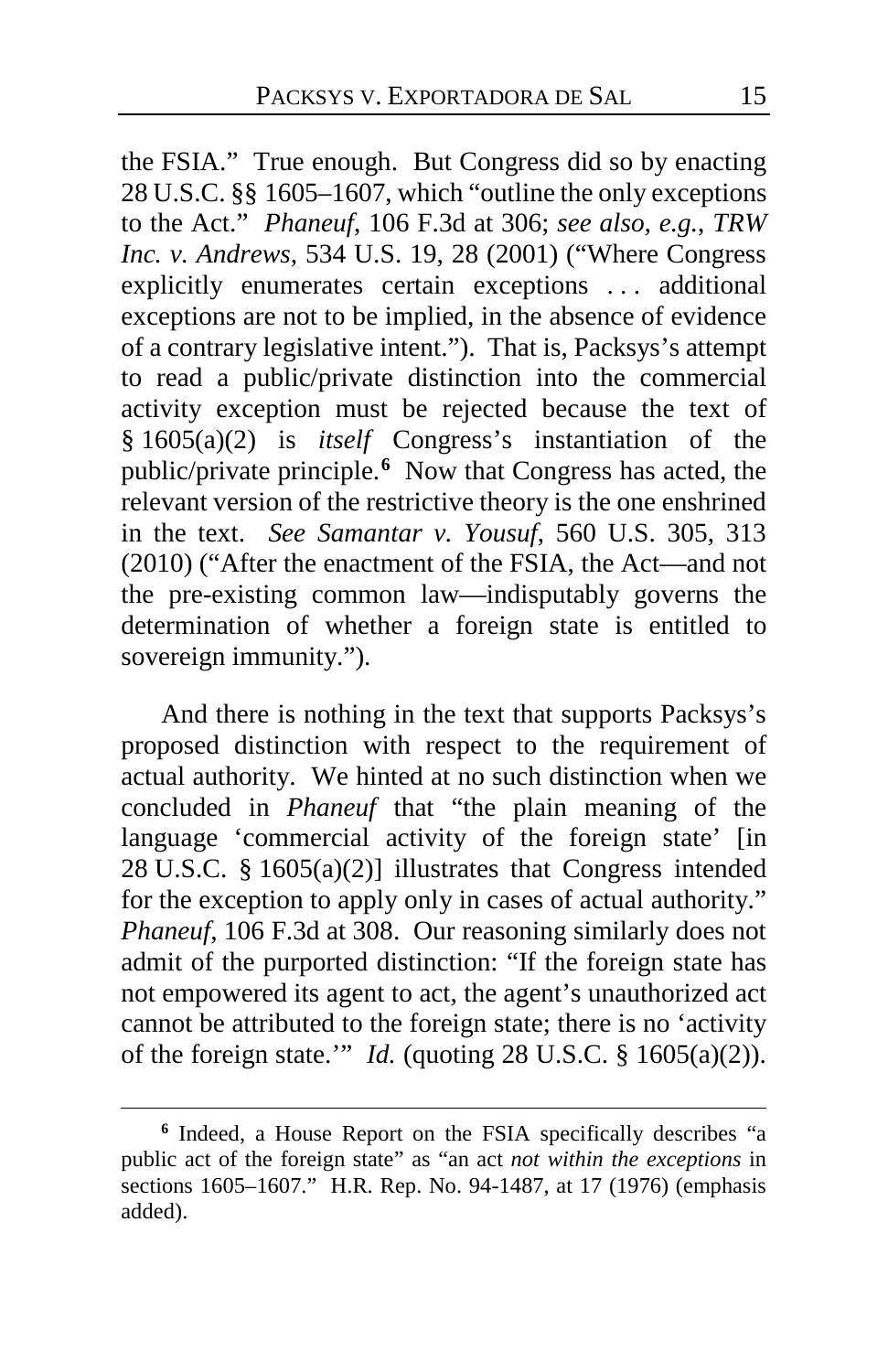That conclusion applies with equal force regardless of the commercial or noncommercial character of the act in question.

Moreover, one of the "principal purposes" of the FSIA counsels against reading an unstated proviso into the commercial activity exception. *Republic of Austria v. Altmann*, 541 U.S. 677, 699 (2004). The FSIA was, at least in part, a "respon[se] to the inconsistent application of sovereign immunity" that resulted from reliance on executive branch involvement. *Samantar*, 560 U.S. at 313. By codifying the practice, Congress sought to replace with clear, predictable rules the "ambiguous . . . 'standards'" under which sovereign immunity decisions were previously made. *Altmann*, 541 U.S. at 699. Layering an additional, atextual public/private principle on top of the one that Congress actually enacted would "hardly further[] Congress' purpose of 'clarifying the rules that judges should apply in resolving sovereign immunity claims.'" *Samantar*, 560 U.S. at 322 (quoting *Altmann*, 541 U.S. at 699).

No circuit court has adopted the public/private distinction Packsys advances. And, only one district court decision, *Themis Capital, LLC v. Democratic Republic of Congo*, 881 F. Supp. 2d 508 (S.D.N.Y. 2012), has opined that "it does not appear to be the case that apparent authority is inadequate where private acts of a sovereign are at issue." *Id.* at 525. But that court was bound by Second Circuit authority holding that apparent authority is sufficient in general to trigger the FSIA commercial activity exception. *See First Fid. Bank, N.A. v. Gov't of Ant. & Barb.— Permanent Mission*, 877 F.2d 189, 194 (2d Cir. 1989). In *Phaneuf*, we explicitly declined to follow the Second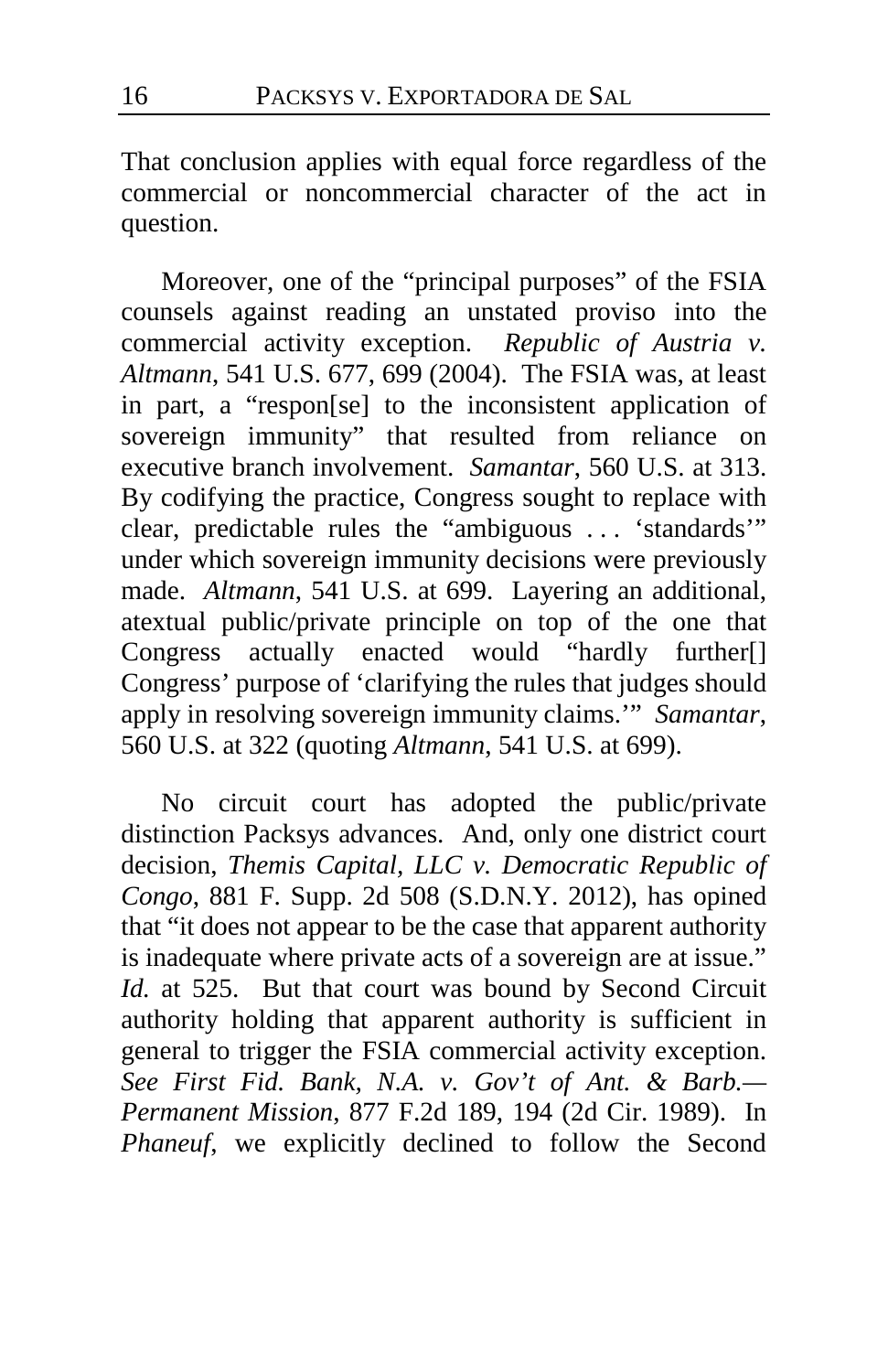Circuit's *First Fidelity* decision. 106 F.3d at 308 n.4.**[7](#page-16-0)** Just as the district court in *Themis Capital* was bound by *First Fidelity*, we are bound by *Phaneuf*.

Finally, Packsys points to the "absurd and unjust result" that would obtain if its distinction were rejected: "a *caveat emptor* situation for any individual doing business with a state-owned enterprise." But we rejected just such an argument in *Phaneuf*, when we drew from principles of United States sovereign immunity to inform our FSIA holding. As we noted, "[w]hen dealing with a purported agent of the United States, the third party bears the risk that the agent is acting outside the scope of the agent's authority, even if the third party reasonably believes the agent has authority." *Phaneuf*, 106 F.3d at 308 (citation omitted). Indeed, it is the nature of immunity that some otherwise meritorious claims will not be allowed to proceed.**[8](#page-16-1)** We

 $\overline{a}$ 

<span id="page-16-1"></span>**<sup>8</sup>** And perhaps Packsys's reliance on Portillo's apparent authority was not so reasonable. It too is a Mexican corporation, and its complaint alleges that ESSA is state-owned. Presumably it was on notice that the contract required board approval under Mexican law because Portillo could not fix or adjust prices on his own, or even by delegation.

<span id="page-16-0"></span>**<sup>7</sup>** Most circuits to have considered the issue have adopted *Phaneuf*'s actual authority rule. *See Dale v. Colagiovanni*, 443 F.3d 425, 429 (5th Cir. 2006) ("We agree with the Fourth and Ninth Circuits that an agent's acts conducted with the apparent authority of the state is insufficient to trigger the commercial exception to FSIA."); *Velasco v. Gov't of Indon.*, 370 F.3d 392, 400 (4th Cir. 2004) ("[W]e concur with the position of the Ninth Circuit and hold that the commercial activity exception may be invoked against a foreign state only when its officials have actual authority."); *see also Allfreight Worldwide Cargo, Inc. v. Ethiopian Airlines Enter.*, 307 F. App'x 721, 724–25 (4th Cir. 2009) (per curiam) (applying actual authority rule to conduct that would be "private" under Packsys's propose rule). *But see Devengoechea v. Bolivarian Republic of Venez.*, 889 F.3d 1213, 1226–27 (11th Cir. 2018).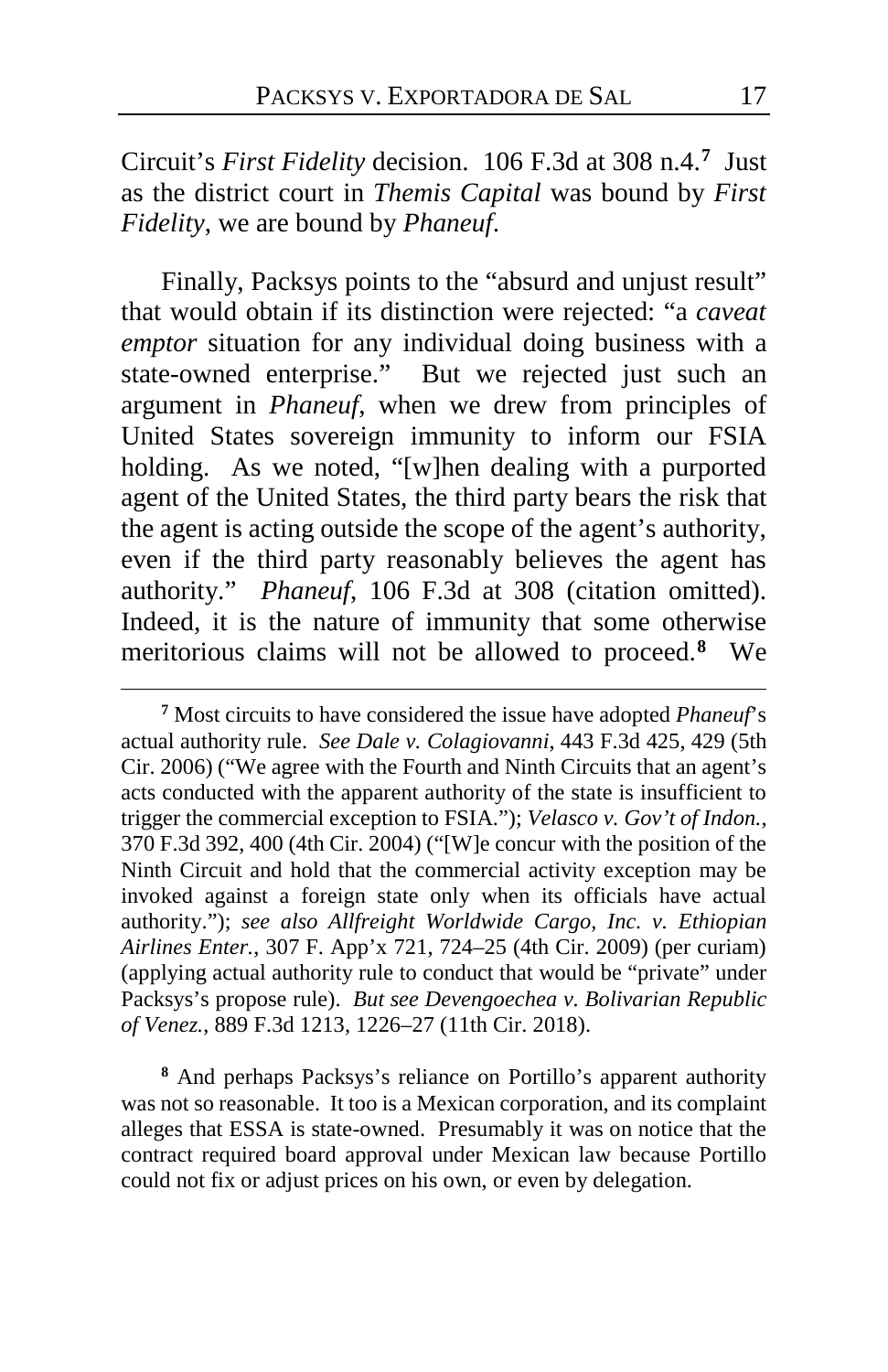decline to adopt Packsys's proposed public/private distinction with respect to the *Phaneuf* rule.

## 3. Ratification

Packsys argues that the commercial activity exception should apply for a separate reason: even if executing the contract was beyond Portillo's actual authority, ESSA's subsequent acts ratified the agreement. The district court rejected this theory on the basis that (a) only actual authority can trigger the commercial activity exception under *Phaneuf*, and (b) in any case, none of the actions cited by Packsys could constitute ratification.**[9](#page-17-0)**

Assuming without deciding that ratification could form the basis for application of the commercial activity exception, Packsys's argument fails. Under Mexican law and ESSA's policies, only an explicit board resolution could approve the Packsys contract. No resolution ratifying the contract was passed. Thus, any acts by individual officers or board members that purportedly show ratification would themselves have been ultra vires and therefore cannot satisfy the commercial activity exception under *Phaneuf*. *See Velasco*, 370 F.3d at 402 (rejecting a ratification argument under the commercial activity exception because "Velasco has failed to offer any evidence that any Indonesian official

<span id="page-17-0"></span>**<sup>9</sup>** The actions Packsys argues show ratification include board members' non-objection when Portillo presented updates on the contract; a dinner party attended by ESSA and Packsys executives, purportedly in celebration of the contract; and subsequent meetings and shipment of residual brine samples.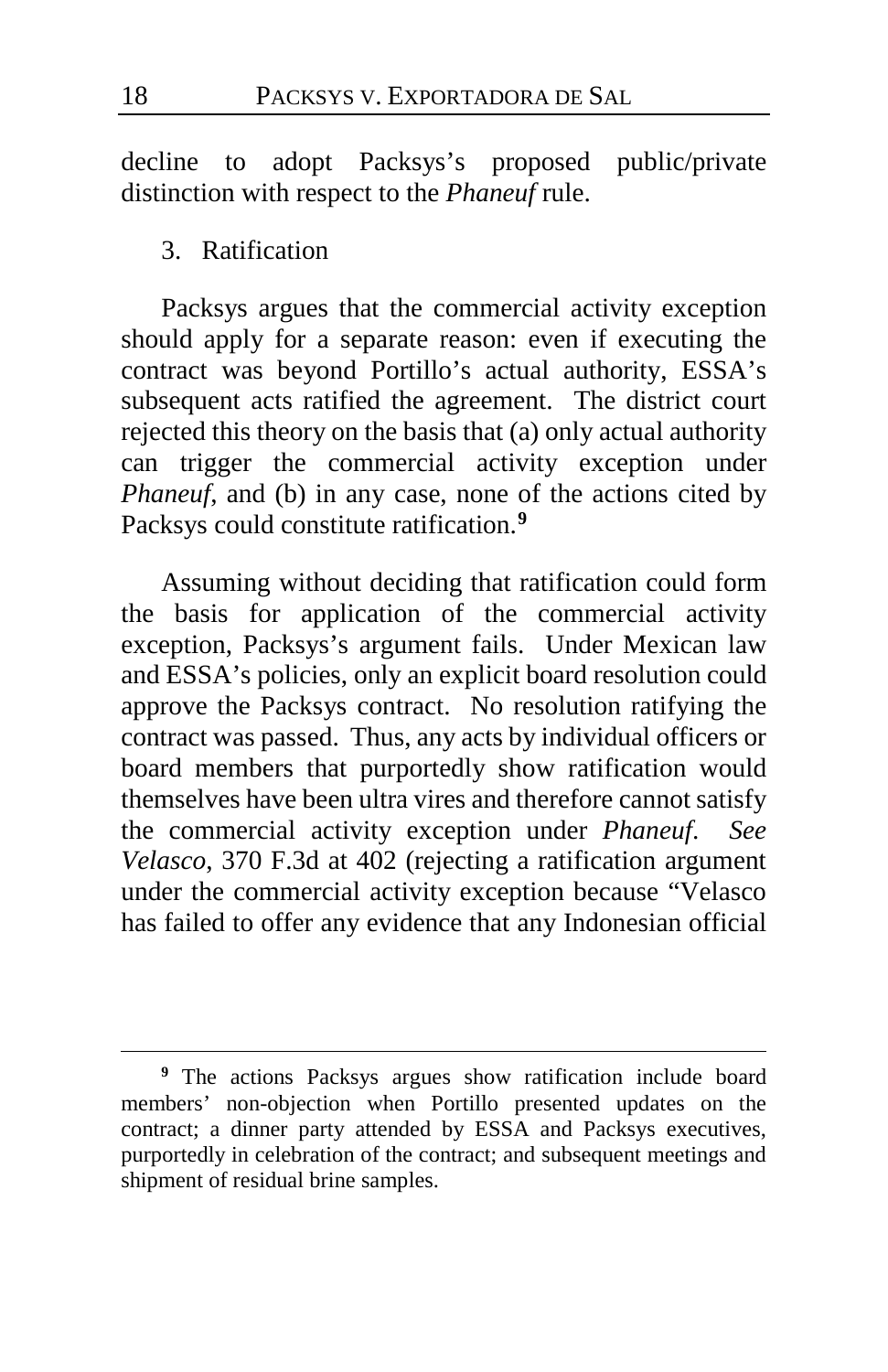with actual authority to issue the notes . . . manifested an intention to ratify the notes").**[10](#page-18-0)**

 $\overline{a}$ 

<span id="page-18-0"></span>**<sup>10</sup>** The commercial activity exception is also inapplicable for a second, independent reason: the conduct underlying this lawsuit is insufficiently connected to the United States to satisfy any of the three clauses of the exception. The first clause cannot apply because the "gravamen" of this suit is conduct that allegedly occurred in Mexico that is, the breach of a contract, between two Mexican entities, for the sale of goods to be delivered in Mexico. *See Sachs*, 136 S. Ct. at 396 ("[A]n action is 'based upon' the 'particular conduct' that constitutes the 'gravamen' of the suit."). The action is therefore not "based upon a commercial activity carried on in the United States by the foreign state." 28 U.S.C. § 1605(a)(2) (first clause).

For the same reason, this suit is not based upon "an act performed in the United States in connection with a commercial activity of the foreign state elsewhere." 28 U.S.C. § 1605(a)(2) (second clause). The gravamen is conduct in Mexico, not an act performed in the United States.

Nor is this suit "based . . . upon an act outside the territory of the United States in connection with a commercial activity of the foreign state elsewhere . . . that causes a direct effect in the United States," 28 U.S.C. § 1605(a)(2) (third clause), because the requisite "direct effect" is lacking. *See Republic of Arg. v. Weltover, Inc.*, 504 U.S. 607, 618 (1992). In *Terenkian*, which was also a breach-of-contract case, we held that—at least where the plaintiff had not yet entered into resale contracts with particular U.S. buyers at the time of breach—"non-sales of . . . non-purchased oil to potential customers in the United States[] do not constitute direct effects." 694 F.3d at 1138. *Terenkian* is directly on point here, where the claimed direct effects are Packsys's "non-sales of the non-purchased" residual brine to not-yet-identified potential American buyers. *Id.*; *see also id.* at 1133 (distinguishing *Cruise Connections Charter Mgmt. 1, LP v. Att'y Gen. of Can.*, 600 F.3d 661 (D.C. Cir. 2010), because the third-party agreements in that case "either had been finalized, or were final but for the signature" and thus the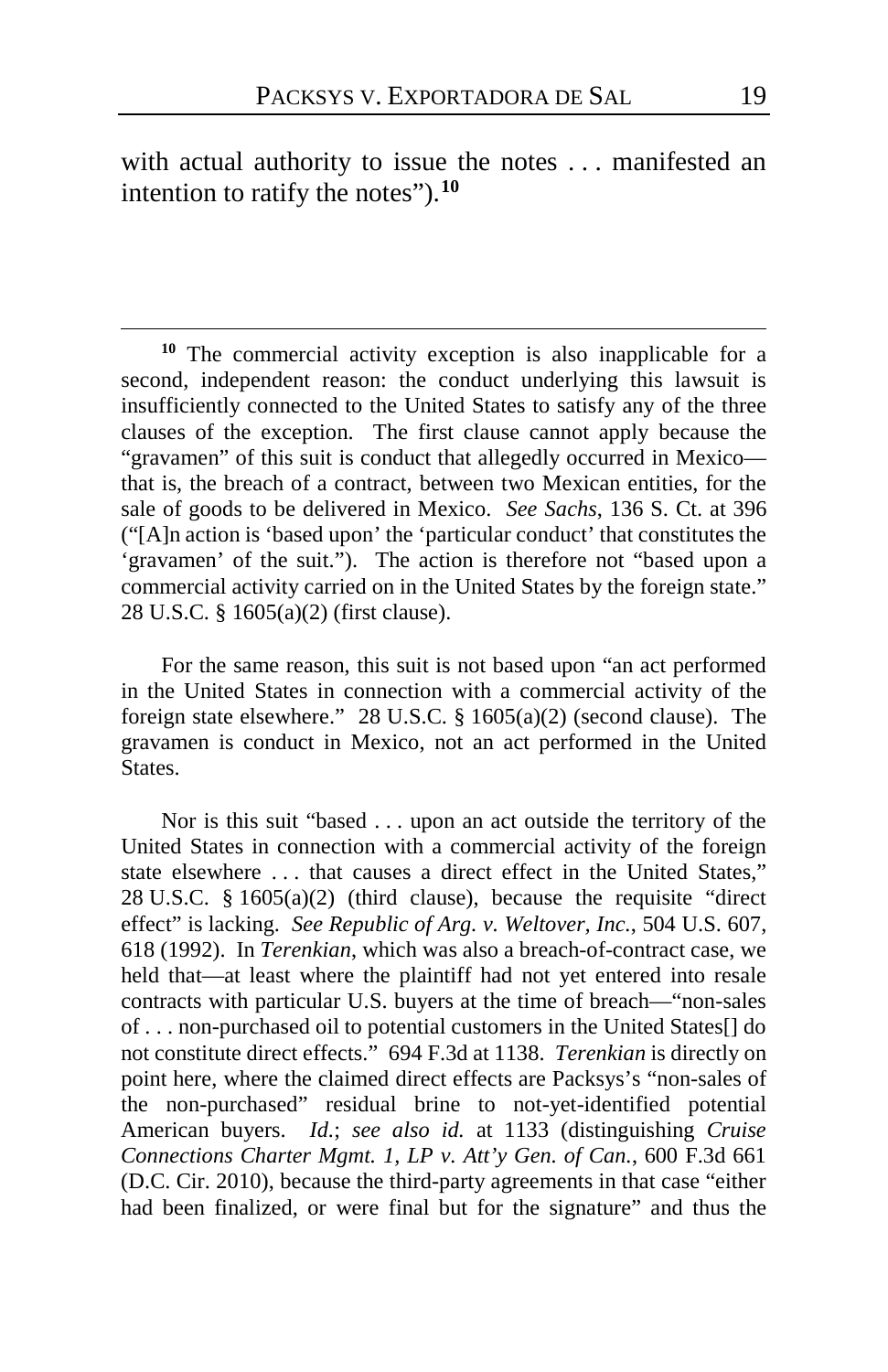## *C. The Waiver Exception*

Packsys also argues that the FSIA's waiver exception defeats ESSA's claim of sovereign immunity. That exception provides that "[a] foreign state shall not be immune . . . in any case . . . in which the foreign state has waived its immunity either explicitly or by implication." 28 U.S.C. § 1605(a)(1). "[I]t is clear that a sovereign party has waived immunity where a contract specifically states that the laws of a jurisdiction within the United States are to govern the transaction." *Joseph v. Office of Consulate Gen. of Nigeria*, 830 F.2d 1018, 1022 (9th Cir. 1987) (emphasis omitted). Packsys maintains that, because the contract specifies "the applicable federal laws of the City of Los Angeles California" as governing, ESSA has waived its sovereign immunity.

But the waiver argument suffers from the same defect as the commercial activity argument: Portillo lacked actual authority to enter the contract, and the contractual choice of law provision—and the resulting waiver—is therefore not attributable to ESSA.**[11](#page-19-0)** We have not yet had occasion to extend *Phaneuf*'s actual-authority requirement from the commercial activity exception to the waiver exception, but *Phaneuf*'s reasoning applies in the waiver context with at least equal force. Both exceptions are triggered only by an act of "the foreign state." *Compare* 28 U.S.C. § 1605(a)(2) (requiring "commercial activity of the foreign state"), *with*

foreign nation's breach "led inexorably to the loss of revenues under the third-party agreements").

<span id="page-19-0"></span>**<sup>11</sup>** It is also a nonsensical provision: the City of Los Angeles does not enact federal laws; nor would federal law govern this simple breach of contract action. It is difficult to know just what the drafters of the contract meant by this clause.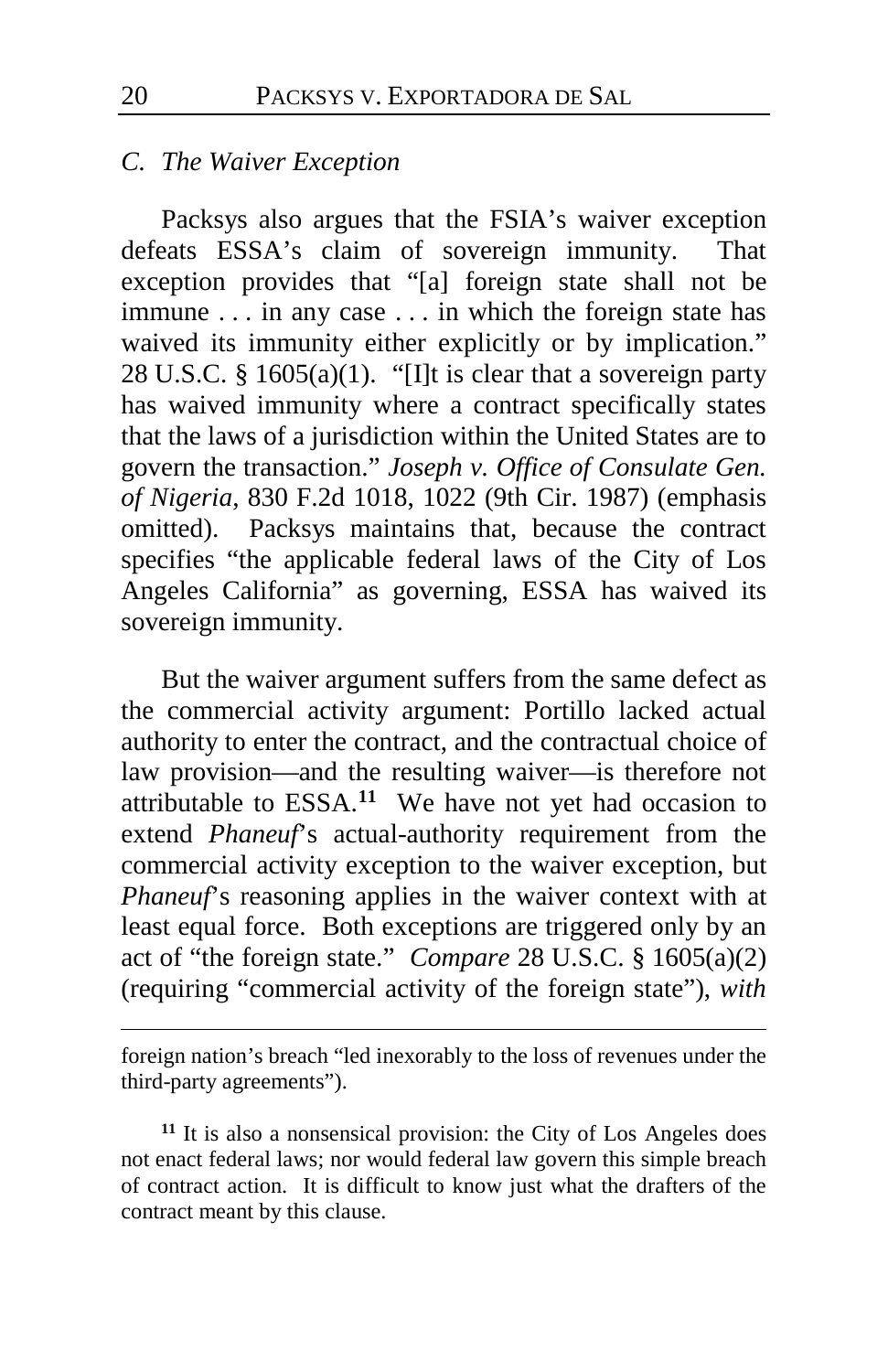28 U.S.C. § 1605(a)(1) (allowing suit where "the foreign state has waived its immunity"). If acts by unauthorized agents do not constitute "activity *of* the foreign state," under Section 1605(a)(2), they also cannot effect a waiver *by* "the foreign state" under Section 1605(a)(1).

Indeed, a requirement of actual authority is all the more justified in the waiver context, "given that a waiver of sovereign immunity speaks directly to the foreign sovereign's willingness to accede to the jurisdiction of another country's courts." *SACE S.p.A. v. Republic of Para.*, 243 F. Supp. 3d 21, 36 (D.D.C. 2017) (concluding that actual authority is required to invoke the FSIA's waiver exception); s*ee also Corporacion Mexicana de Servicios Maritimos, S.A. de C.V. v. M/T Respect*, 89 F.3d 650, 655 (9th Cir. 1996) (noting that "[t]he waiver exception is narrowly construed," and "courts rarely find that a nation has waived its sovereign immunity without *strong evidence* that this is what the foreign state *intended*" (quoting *Rodriguez v. Transnave Inc.*, 8 F.3d 284, 287 (5th Cir. 1993)).

We hold that the FSIA's waiver exception is subject to the same actual-authority requirement as the commercial activity exception. Packsys's apparent-authority and ratification arguments therefore fail, and ESSA is immune from suit under the FSIA.

## **IV.**

Packsys contends that the district court abused its discretion by denying its request for jurisdictional discovery. Because of the "delicate balance between permitting discovery to substantiate exceptions to statutory foreign sovereign immunity and protecting a sovereign's or a sovereign agency's legitimate claim to immunity from discovery," jurisdictional discovery in FSIA cases "should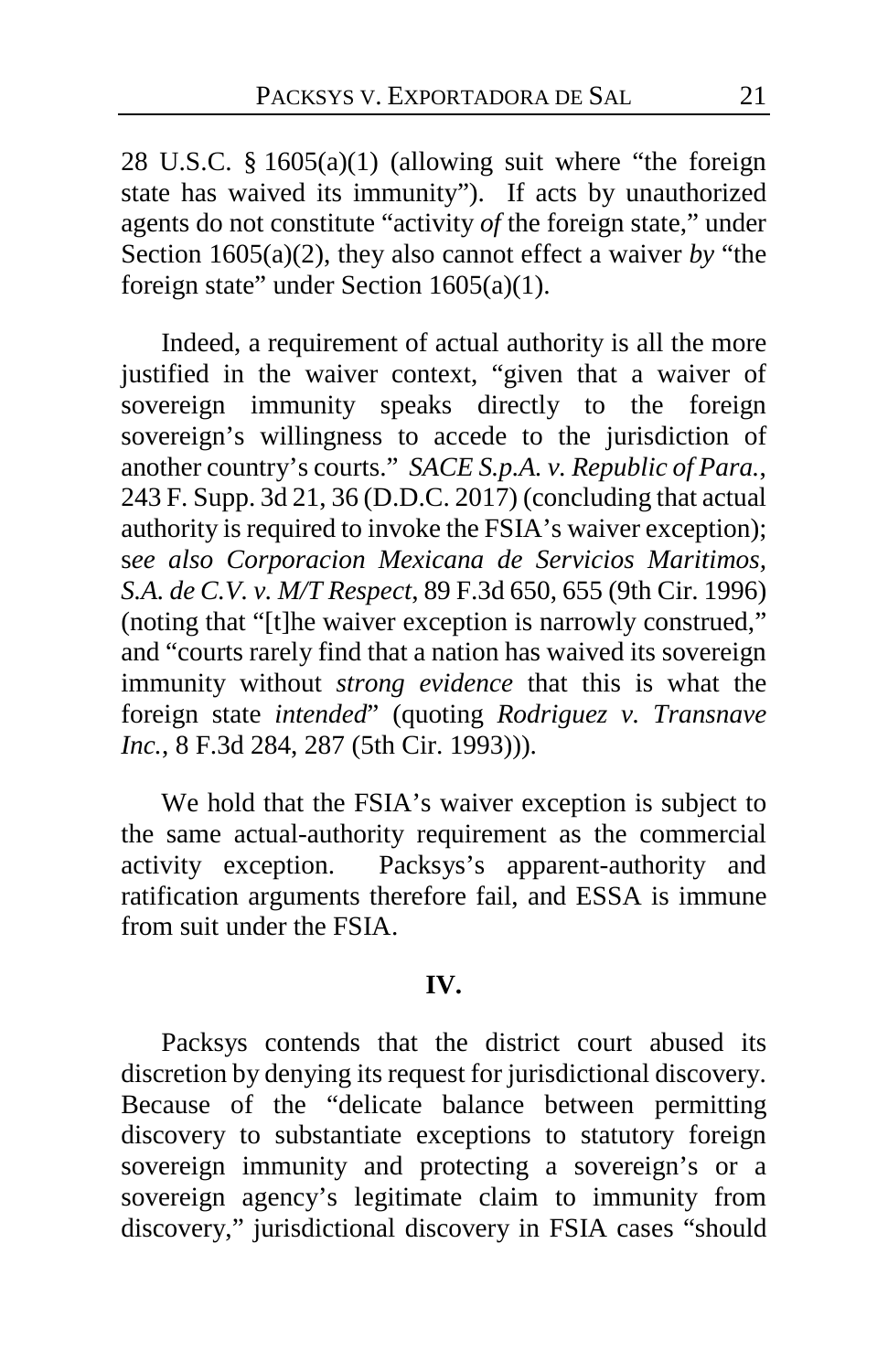be ordered circumspectly and only to verify allegations of specific facts crucial to an immunity determination." *Alpha Therapeutic Corp. v. Nippon Hoso Kyokai*, 199 F.3d 1078, 1088 (9th Cir. 1999) (quoting *First City, Texas-Houston, N.A. v. Rafidain Bank*, 150 F.3d 172, 176 (2d Cir. 1998)), *opinion withdrawn on other grounds*, 237 F.3d 1007 (9th Cir. 2001).

Packsys's request for jurisdictional discovery did not identify any "specific facts crucial to an immunity determination" that it wished to verify. And the district court did not rely on disputed facts in reaching its holding; instead, it relied on the undisputed fact that no board resolution authorizing the Packsys contract ever issued. That is, the district court did not reject Packsys's jurisdictional allegations—it merely determined that they were not relevant, since none of them could overcome the lack of an express board resolution. Thus, the district court did not abuse its discretion by denying jurisdictional discovery. *Cf. Boschetto v. Hansing*, 539 F.3d 1011, 1020 (9th Cir. 2008) ("The denial of Boschetto's request for discovery, which was based on little more than a hunch that it might yield jurisdictionally relevant facts, was not an abuse of discretion.").

## **V.**

Mexican law required ESSA's board to authorize or approve the Packsys contract, but the board did not do so. Portillo therefore lacked actual authority to execute the contract. And because the contract was not executed with actual authority, it cannot serve as the basis for applying either the FSIA's commercial activity exception or its waiver